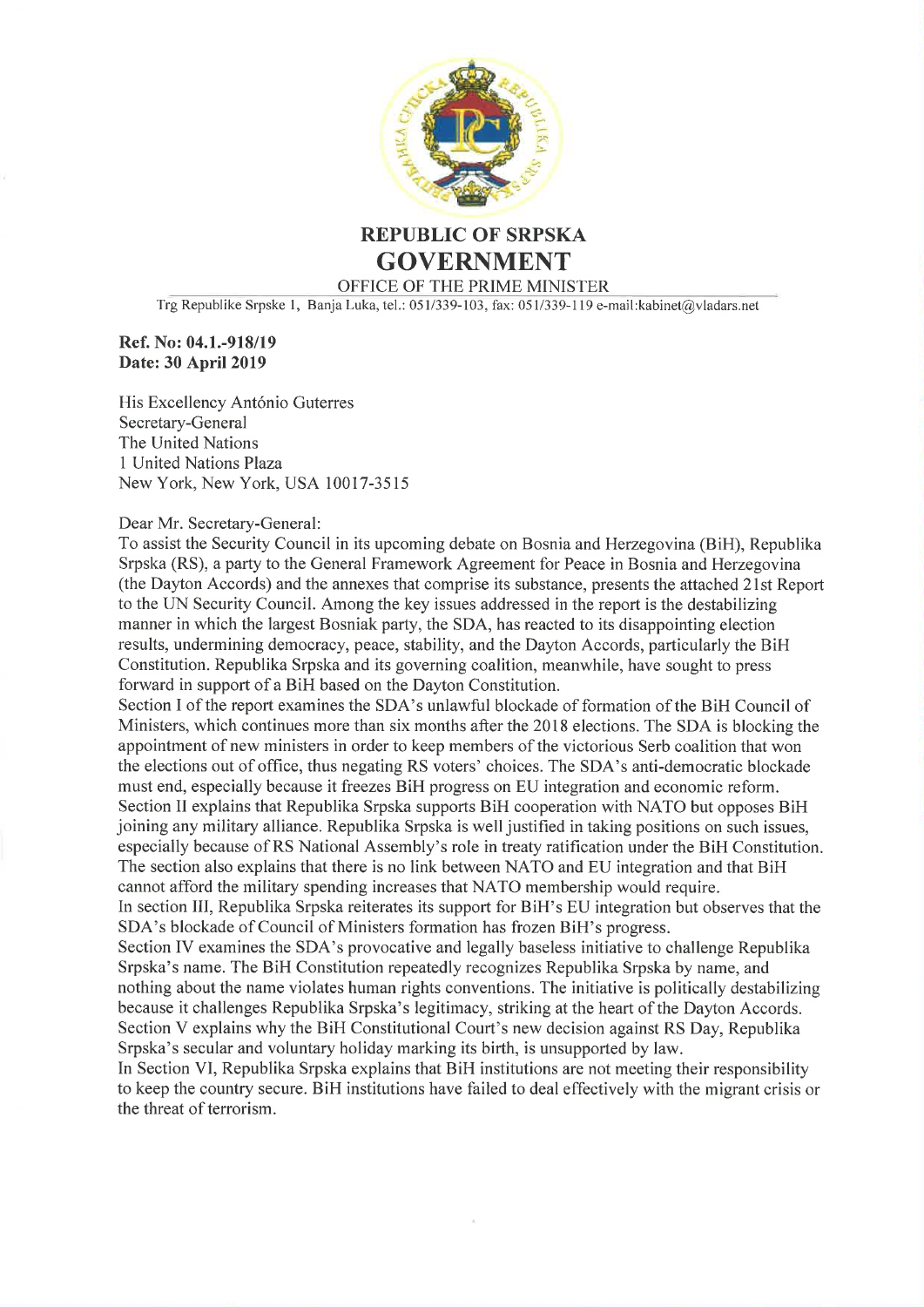Section VII describes the independent, international commissions Republika Srpska has sponsored on wartime suffering in Sarajevo and Srebrenica. The Sarajevo Commission, which will examine suffering of Sarajevo's Serbs, is necessary because the Federation, BiH's other Entity, failed to establish it as ordered by the BiH Human Rights Chamber many years ago. The Srebrenica Commission will examine wartime suffering in the Srebrenica area, regardless of the ethnicity of the victims. The commission is not an attempt to deny the large-scale atrocities against Bosniaks, but nor is it designed to disregard the suffering of Serbs, as past inquiries have been. Finally, in Section VIII, Republika Srpska reiterates its commitment to the Dayton Accords and

BIH's full sovereignty. Republika Srpska insists that the BiH Constitution (Annex 4 of the Accords) be faithfully implemented and that the Office of the High Representative and the presence of foreign judges on the BiH Constitutional Court be abolished.

I would ask that this letter and the report be distributed to the Security Council's members. Should you or any Security Council member require information beyond what is provided in the report or have any questions regarding its contents, I would be pleased to provide you with it.

Yours sincerely, dovan Višković **rime** Minister of Republika Srpska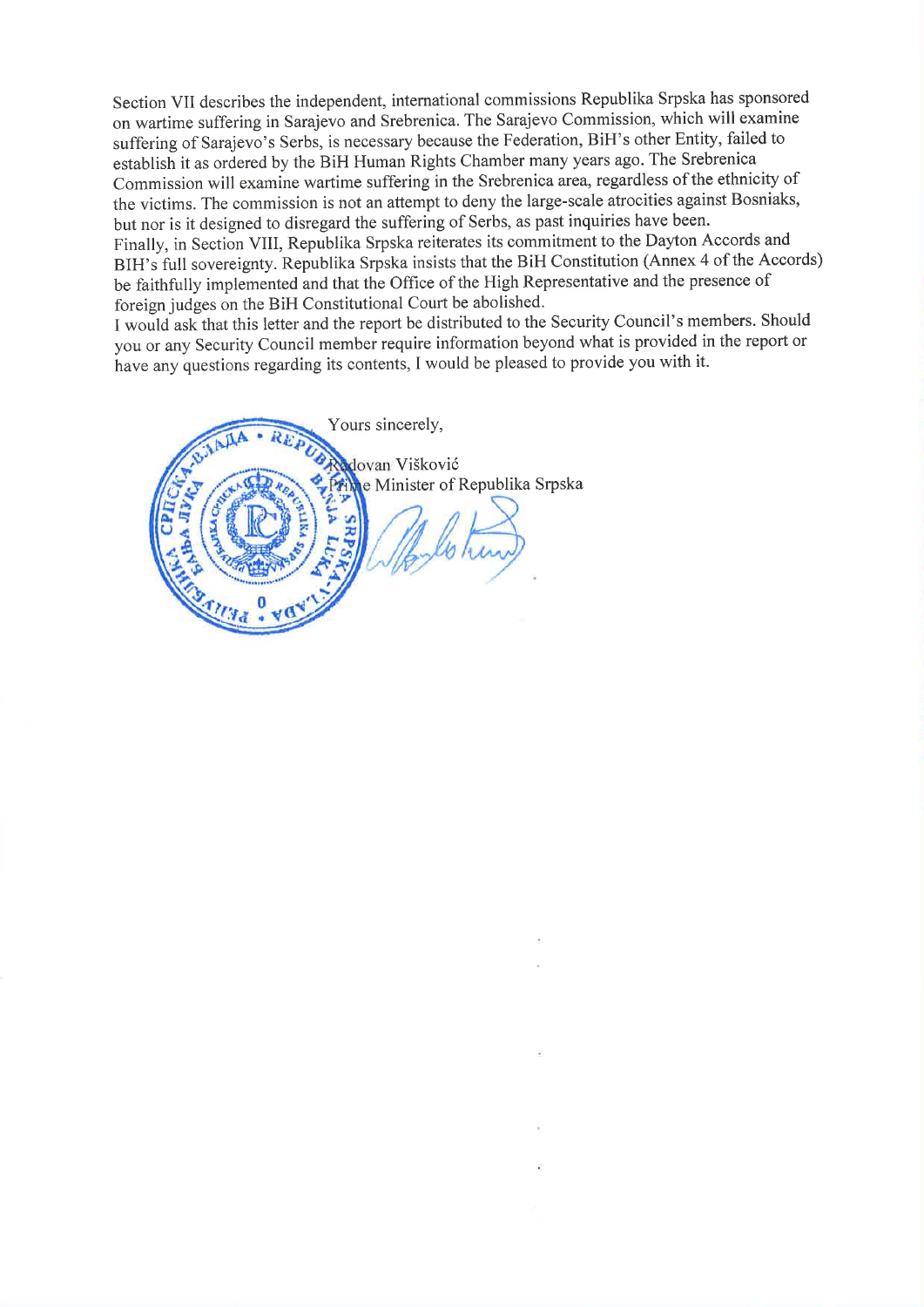**April 2019**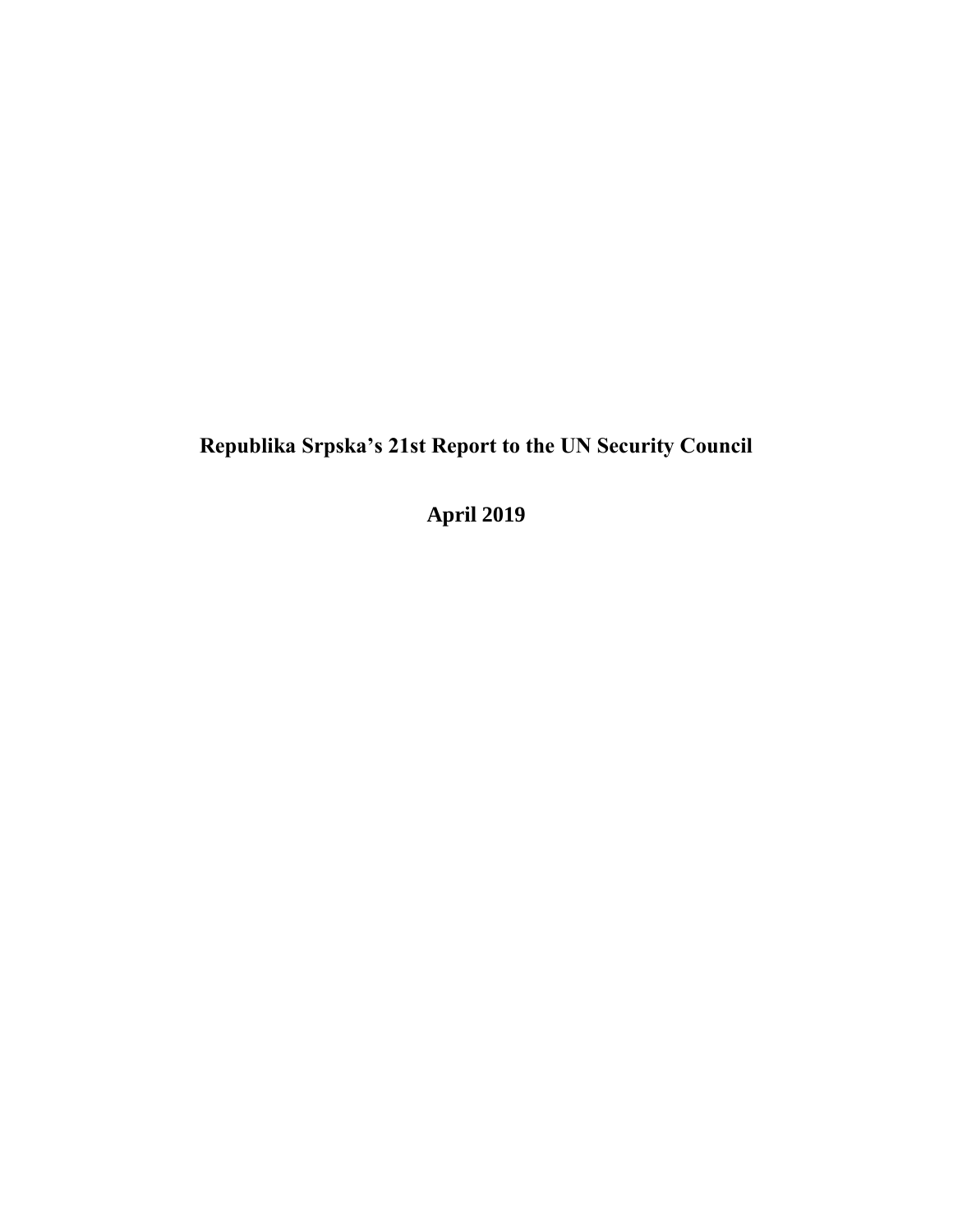## Table of Contents

| $\mathbf{I}$ . |                 |                                                                                                                                                                      |
|----------------|-----------------|----------------------------------------------------------------------------------------------------------------------------------------------------------------------|
|                | A.              | The SDA is trying to keep the Serb parties who won the 2018 elections out of office at                                                                               |
|                | <b>B.</b>       | The SDA is unreasonably demanding that Serbs to support NATO membership as a                                                                                         |
|                | C.              |                                                                                                                                                                      |
| II.            |                 | RS political parties are united in supporting continued cooperation with NATO but not                                                                                |
|                |                 |                                                                                                                                                                      |
|                |                 | 1. Republika Srpska supports neutrality, but also BiH cooperation with NATO                                                                                          |
|                |                 | 2. Republika Srpska, which has a constitutional role in treaty ratification, has a right to                                                                          |
|                | <b>B.</b>       | EU officials have rejected the idea of a link between EU membership and NATO                                                                                         |
|                | C.              | NATO membership would require a major increase in BiH military spending 8                                                                                            |
|                | D.              | The proposed Annual National Program for NATO calls for the transfer of                                                                                              |
|                |                 | III. Republika Srpska is committed to BiH's EU integration; the SDA is inhibiting it.  9                                                                             |
|                |                 | IV. The SDA's provocative initiative to challenge Republika Srpska's name is a direct challenge                                                                      |
|                | A.              | The SDA's initiative is in direct conflict with the words of the BiH Constitution, and<br>Republika Srpska's name violates no applicable human rights agreement.  10 |
|                | <b>B.</b>       |                                                                                                                                                                      |
|                | $\mathcal{C}$ . | Although the PIC Steering Board criticized the SDA's initiative, it responded in a way                                                                               |
|                | D.              | The BiH Constitutional Court's "Constituent Peoples Decision" of 1 July 2000 in no                                                                                   |
| V.             |                 | The BiH Constitutional Court's new decision on RS Day is a political act inconsistent with                                                                           |
|                |                 | VI. BiH institutions are not meeting their responsibility to keep BiH secure, which seriously                                                                        |
|                | A.              |                                                                                                                                                                      |
|                | <b>B.</b>       |                                                                                                                                                                      |
|                |                 | VII. The independent commissions on Sarajevo and Srebrenica are part of the search for                                                                               |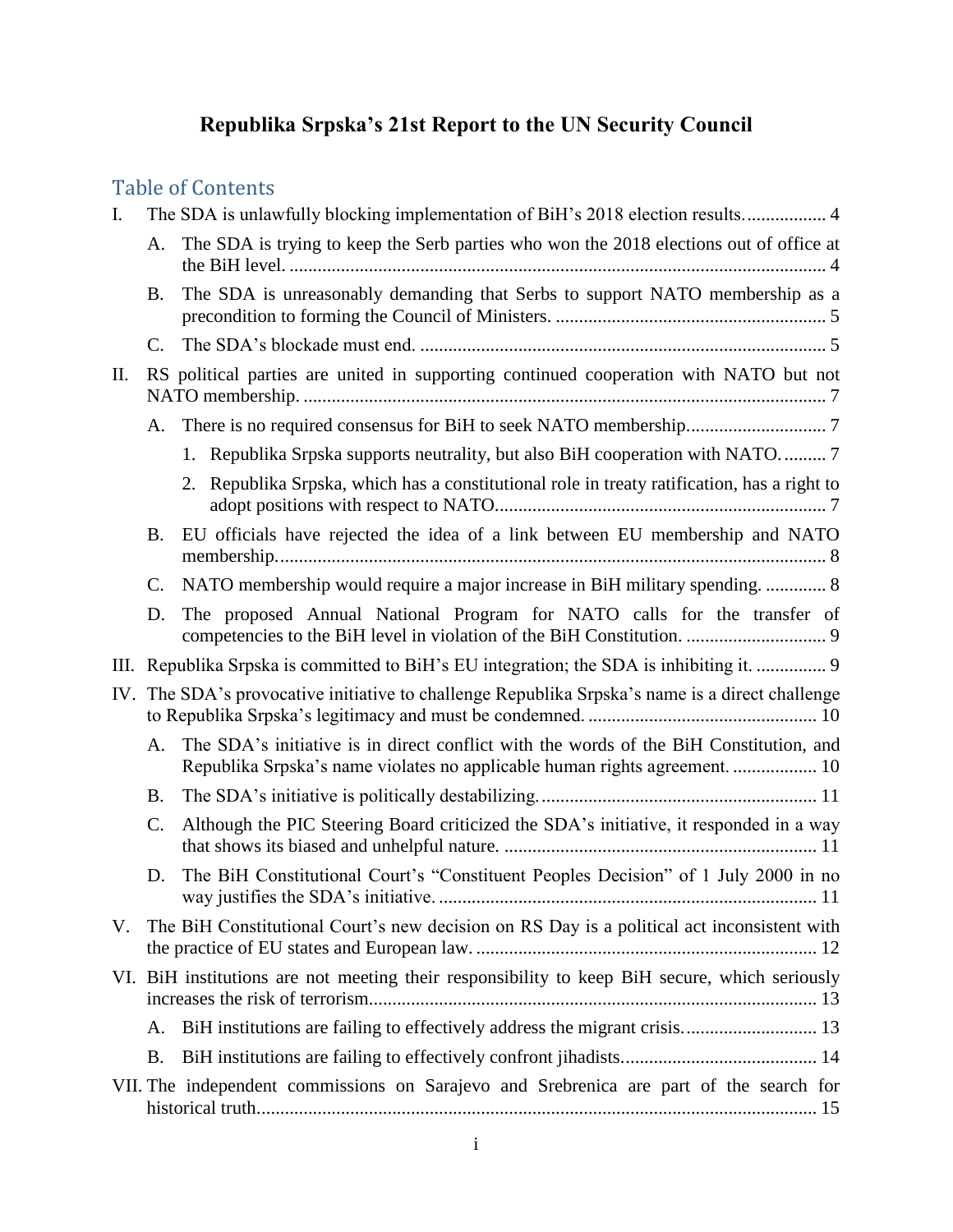| VIII. | Republika Srpska is committed to the Dayton Accords and BiH's full sovereignty 17 |
|-------|-----------------------------------------------------------------------------------|
|       | A. BiH must implement the Dayton Constitution as written and close the OHR 17     |
|       |                                                                                   |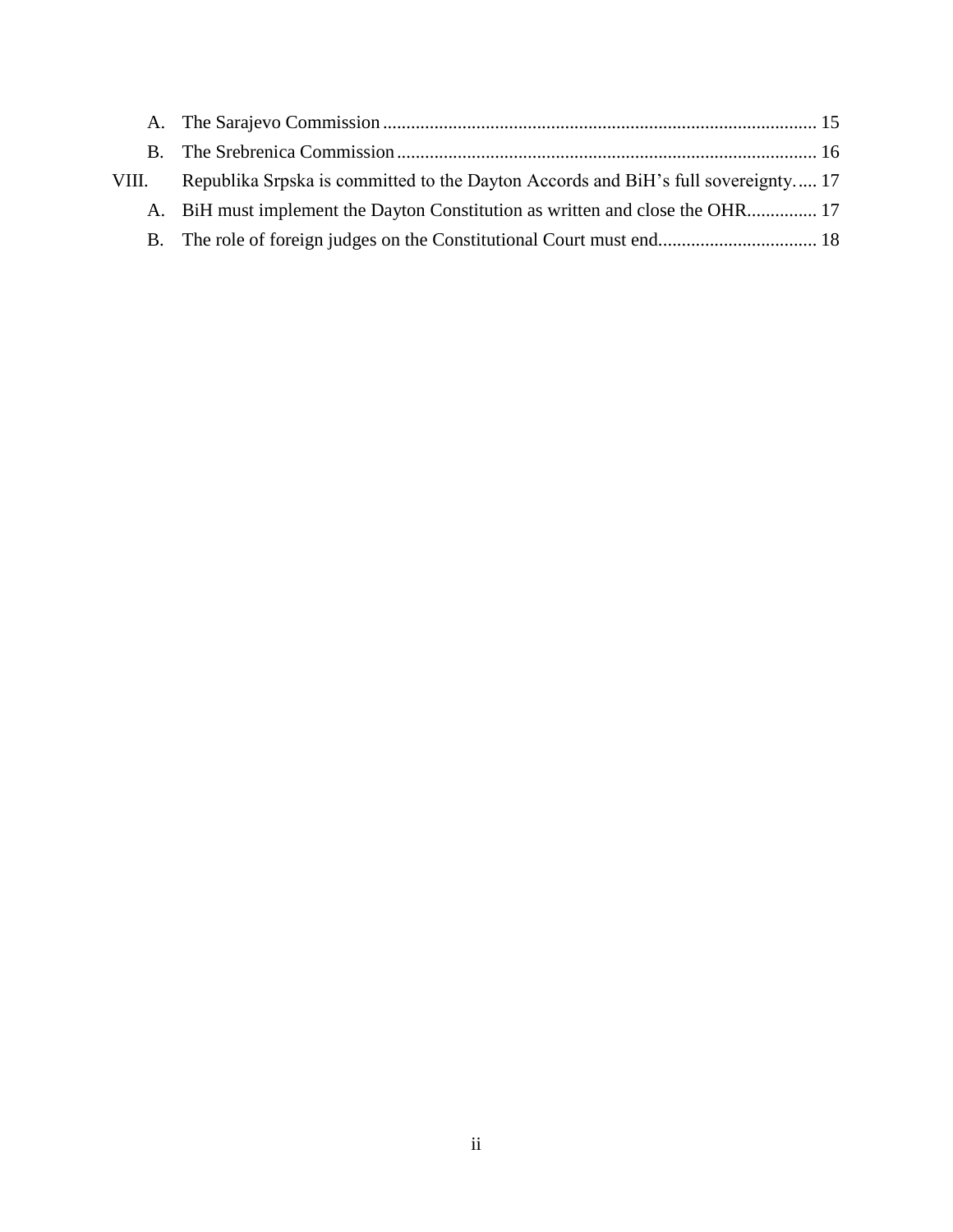#### **Introduction and Executive Summary**

The period since Republika Srpska's 20th Report to the UN Security Council in November 2018 has been marked by divergent reactions to the results of October's free and fair elections.

The largest Bosniak party, the SDA, has reacted poorly to its disappointment in the election results, becoming a greater obstacle to democracy, peace, stability, and the Dayton Accords, particularly the BiH Constitution. Since the elections, the SDA has done little but obstruct implementation of the election results, undermine the functioning of public institutions, and politically attack Republika Srpska. A political blockade by the SDA has prevented BiH from forming the new Council of Ministers, even though more than six months have passed since the elections.

At the Federation level, the SDA challenged the BiH Central Election Commission's implementation of the election results, delaying the formation of the Federation Parliament until 20 February.<sup>1</sup> The Federation has failed to form a government, as have some of its ten cantons. Politics in the Federation are in crisis, in part as a result of the election of Željko Komšić as the "Croat" member of the BiH Presidency. Komšić is a nominally Croat politician who advocates the SDA and Bosniak political agenda and has almost no support among Croats. Bosniak politicians disenfranchised Croat voters by encouraging Bosniaks to vote for Komšić instead of a candidate for the Bosniak seat in the Presidency. This gave Bosniaks two seats on the Presidency and the Croats zero.

In January, the SDA announced a destabilizing and legally groundless initiative to challenge Republika Srpska's name. This threat is as serious affront to Republika Srpska—which is one of the two Entities that comprise BiH and a signatory to the Dayton Accords—as well as to the citizens of Republika Srpska, particularly the Serb Constituent People. The initiative is meant to delegitimize the existence of Republika Srpska.

Reactions to the election in Republika Srpska have been very different. After the clear-cut victory of the coalition led by the SNSD party, Republika Srpska quickly formed a new government, which set to work implementing its mandate. Duly elected officials from Republika Srpska are pressing forward in support of a BiH based on the Dayton Constitution.

The new chairman of the BiH Presidency, Milorad Dodik has been pursuing the cause of BiH's EU integration and seeking common ground with his colleagues in the Presidency. In February, Dodik said, "There are different ways in which relations between the three constituent peoples in Bosnia could develop. They could spark progress or stagnation, or we could try to reach a basic consensus and a functional agreement which would suit everyone." Dodik further said. "We should end the unitarization and secession talks. It's only natural that we accept reality and try to make something out of it."<sup>2</sup> Similarly, in April, Dodik said, "I am for agreement in BiH. No one should negate anyone, neither we Serbs Bosnia nor Bosniaks Republika Srpska nor Croats

 $\overline{a}$ 

<sup>1</sup> Mladen Lakic, *Bosnia's Federation Entity Finally Forms New Parliament*, BALKAN INSIGHT, 20 Feb. 2019.

<sup>2</sup> *Bosnian Serb leader: We need to support each other and make progress on EU path*, N1, 8 Feb. 2019.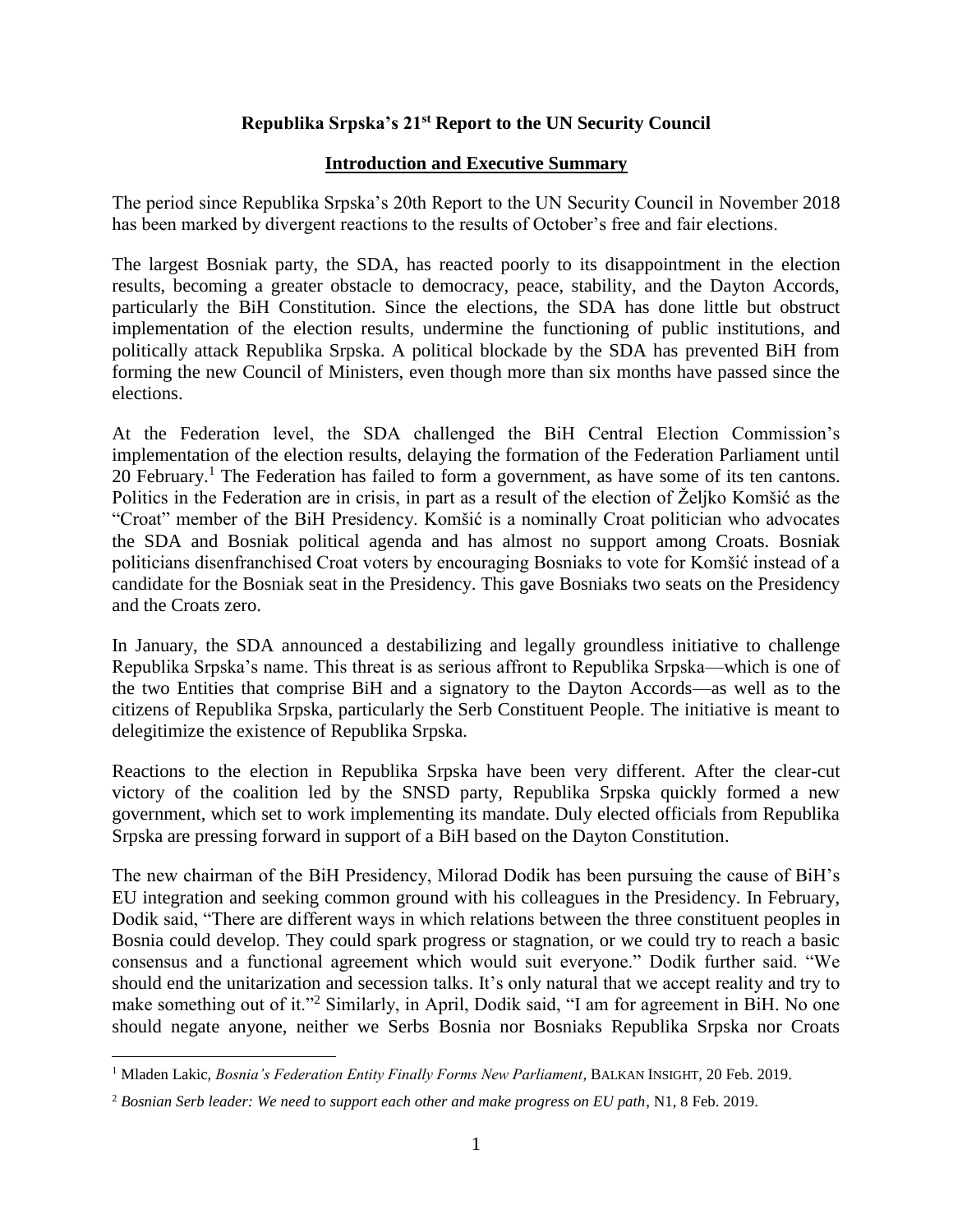Bosnia and Republika Srpska nor we all the Croats."<sup>3</sup> Unfortunately, Dodik's efforts at developing consensus have been hampered by the unlawful and divisive actions of the SDA.

Below is a brief summary of each section of this report.

## **I. The SDA is unlawfully blocking implementation of BiH's 2018 election results.**

More than six months after BiH's 2018 elections, the SDA is blocking implementation of the election results by setting unrealistic conditions for the formation of a new Council of Ministers. The main purpose of the blockade is to keep members of the Serb coalition that won the elections out of BiH-level ministries and offices, negating the choices of the RS electorate. The SDA's blockade, which casts aside the choices of BiH voters, must end, especially because it is undermining BiH's efforts at EU integration and economic reform.

#### **II. RS political parties are united in supporting continued cooperation with NATO but not NATO membership.**

BiH lacks the consensus among its Constituent Peoples necessary for a decision as momentous as joining a military alliance. Republika Srpska supports BiH cooperation with NATO, but it has also made clear its commitment to BiH's military neutrality. Republika Srpska is well justified in taking positions on such issues, especially because the BiH Constitution gives the RS National Assembly a key role in treaty ratification. EU officials have rejected the notion that progress toward NATO membership is linked to EU integration. Moreover, NATO membership would require a major increase in military spending that BiH cannot afford. In addition, the proposed Annual National Program for NATO calls for a centralization of competencies from the Entities to the BiH level in violation of the BiH Constitution.

## **III. Republika Srpska is committed to BiH's EU integration; the SDA is inhibiting it.**

Republika Srpska remains committed to supporting BiH's integration to the EU in every way possible. EU membership is a goal toward which BiH's disparate parties should be able to work cooperatively. Unfortunately, the SDA's blockade of the Council of Ministers' formation has frozen BiH's progress toward the EU.

### **IV. The SDA's provocative initiative to challenge Republika Srpska's name is a direct challenge to Republika Srpska's legitimacy and must be condemned.**

The SDA recently announced a legally baseless and politically destabilizing effort to challenge Republika Srpska's name before the BiH Constitutional Court. The initiative is a challenge to the BiH Constitution itself, which repeatedly recognizes Republika Srpska by name. Moreover, nothing about Republika Srpska's name violates human rights instruments. The SDA's initiative is an affront to the citizens of Republika Srpska and is politically destabilizing because it challenges Republika Srpska's legitimacy to exist, striking at the heart of the Dayton Accords.

 $\overline{a}$ <sup>3</sup> *BiH Needs Internal Agreement, Not Mutual Negation*, SRNA, 5 Apr. 2019.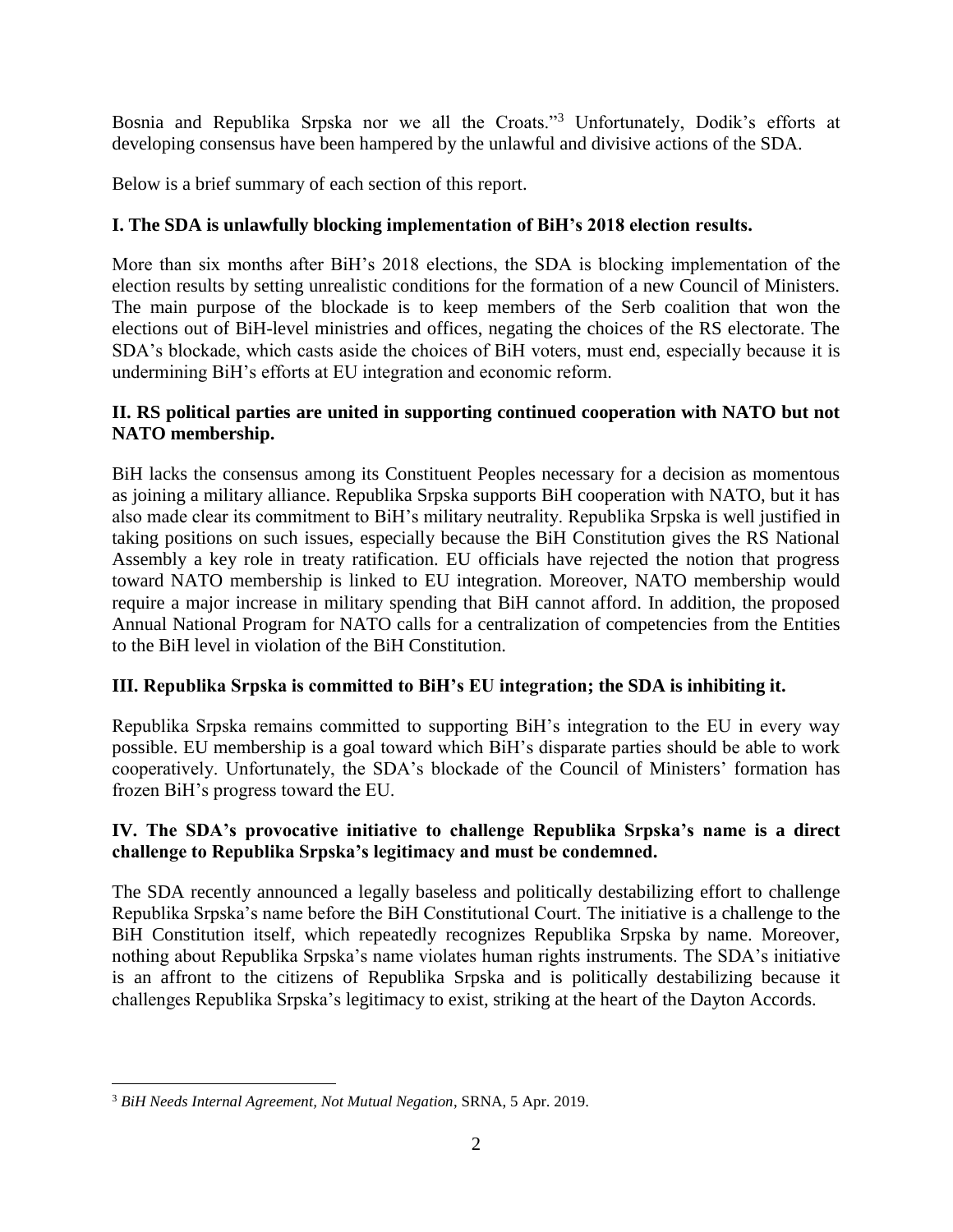#### **V. The BiH Constitutional Court's new decision on RS Day is a political act inconsistent with the practice of EU states and European law.**

A recent decision of the BiH Constitutional Court claims that Republika Srpska's purely secular and voluntary holiday marking the date of its creation violates the BiH Constitution, in conjunction with anti-discrimination provisions of human rights conventions. But the claim that it is discriminatory to mark days of special significance to certain religious or ethnic groups is unsupported in European law.

#### **VI. BiH institutions are not meeting their responsibility to keep BiH secure, which seriously increases the risk of terrorism.**

The migrant crisis in BiH has been deepening as BiH border police have failed to slow the surge of migration into the country. The migrant crisis is a security crisis, especially because terrorists are entering BiH among the migrants. This is especially worrisome because BiH institutions are not taking treat the jihadist threat with the seriousness it requires. This raises the risk of terrorist acts within BiH and in other European countries.

#### **VII. The independent commissions on Sarajevo and Srebrenica are part of the search for historical truth.**

Republika Srpska has sponsored two commissions composed of independent experts from around the world to examine suffering in Sarajevo and Srebrenica during BiH's civil war. More than 15 years ago, the BiH Human Rights Chamber ordered the Federation, BiH's other Entity, to establish a commission on the suffering of Sarajevo's Serbs from 1991 to 1995. The Federation failed to establish the commission as ordered, so Republika Srpska is sponsoring the commission today. Republika Srpska is also establishing a commission to examine the suffering of all peoples in and around Srebrenica between 1992 and 1995. The commission is not an attempt to deny that large-scale atrocities were committed against Bosniaks in Srebrenica. Instead, it is a search for truth about crimes in Srebrenica—regardless of the ethnicity of the victims—during the entire war.

#### **VIII. Republika Srpska is committed to the Dayton Accords and BiH's full sovereignty.**

Republika Srpska remains committed to the Dayton Accords and insists that the BiH Constitution, Annex 4 of the Accords, be faithfully implemented. Republika Srpska is also committed to BiH's full sovereignty, which means the Office of the High Representative and the presence of foreign judges on the BiH Constitutional Court must be eliminated.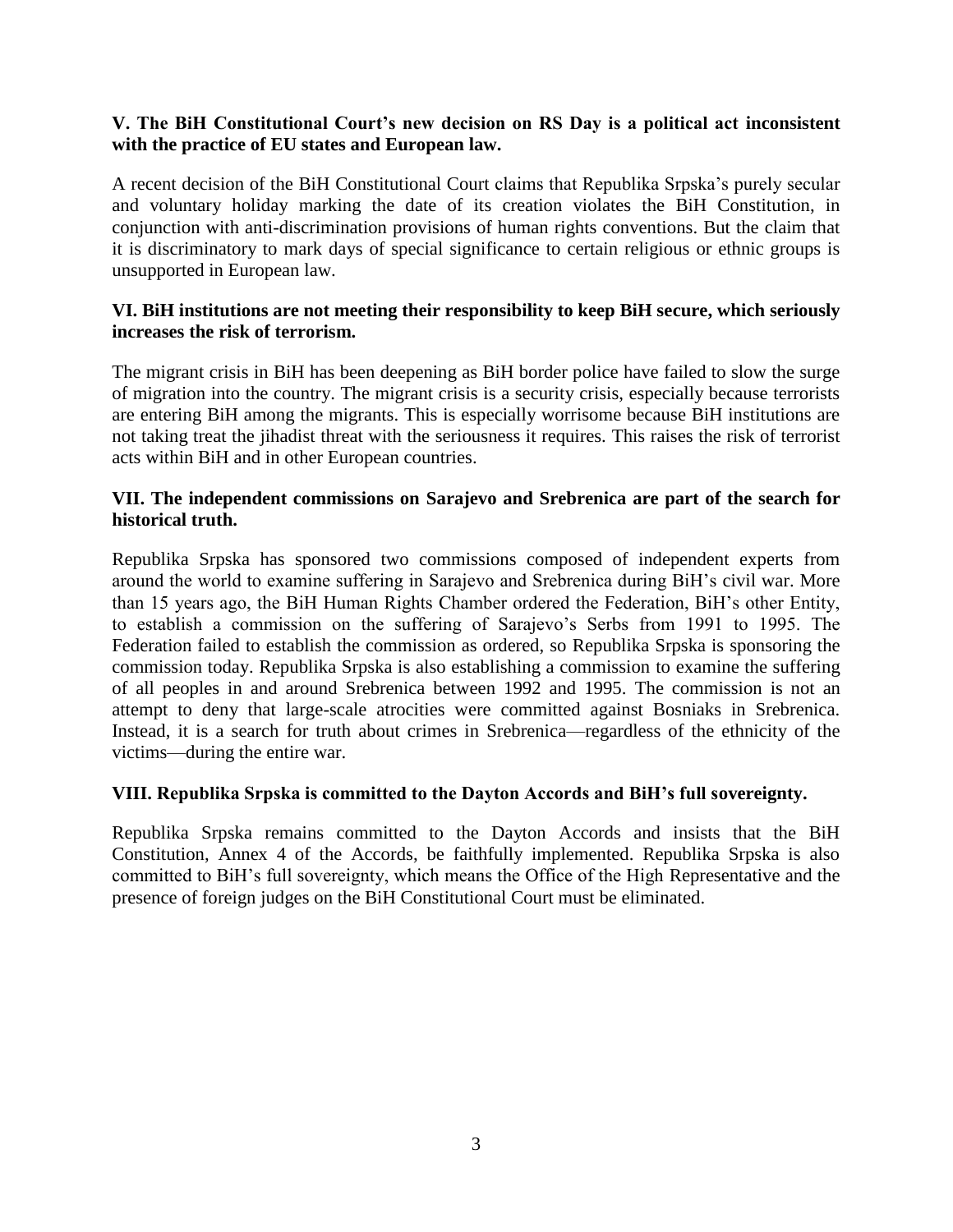#### **I. The SDA is unlawfully blocking implementation of BiH's 2018 election results.**

1. More than six months after BiH's 2018 elections, BiH still has no new Council of Ministers because of a political blockade by the SDA party, led by the Bosniak member of the BiH Presidency, Šefik Džaferović. The division of ministries among the parties has been settled, and it has been agreed that the next Chairman of the Council of Ministers will come from the SNSD—the Serb party that won the most votes in the 2018 elections. But the SDA is preventing formation of the Council of Ministers by making unrealistic demands in order to prevent the Serb parties who won the elections from taking office at the BiH level.

#### **A. The SDA is trying to keep the Serb parties who won the 2018 elections out of office at the BiH level.**

2. The main reason for the SDA blockade is to keep the Serb parties that won the 2018 elections out of power at the BiH level. This is a profoundly antidemocratic attempt to disregard the choices of the RS electorate.

3. One reason for the SDA to keep the SNSD-led coalition out of office at the BiH level may be to avoid scrutiny of destabilizing and illegal activities by the SDA. This month, Presidency Chairman Dodik called for an investigation into whether the intelligence service and SDA security commission have been registering able-bodied Bosniaks and whether there is an illegal plan of weapons and ammunition production at SDA-controlled factories. Dodik said that he has received information that "[r]epresentatives of the intelligence community and the SDA security commission came [to Mostar] to organize the registration of all able-bodied Bosniaks, to check where they were and what they were doing during the war, and to see how to train those who did not undergo military training in case of need."<sup>4</sup> Dodik also said there is information that some SDA-controlled weapons and ammunition factories have increased production unlawfully.<sup>5</sup>

4. It should be recalled that in April 2018, SDA President Bakir Izetbegovic said, "Bosniaks must never be weak again" and boasted about the heavy weapons the Bosniaks are producing.<sup>6</sup> Izetbegovic said:

> We will produce a moving howitzer and we are already working on it. Also, we will create a mobile transporter, we have made a rifle, we will make the good tactical 12.7, multipurpose throwers of all possible calibre and all possible ammunition for it, and drones. So, we will be like that little man who is not big, but he is angry and well-armed, and everyone will have to think carefully whether they should get into conflict with him. They will never be

 $\overline{a}$ <sup>4</sup> *Check If Arms Production Increased Under SDA Control*, SRNA, 9 Apr. 2019.

<sup>5</sup> *Id.*

<sup>6</sup> *Urgent Meeting Not Held for Lack Of Quorum*, SRNA, 20 Apr. 2018.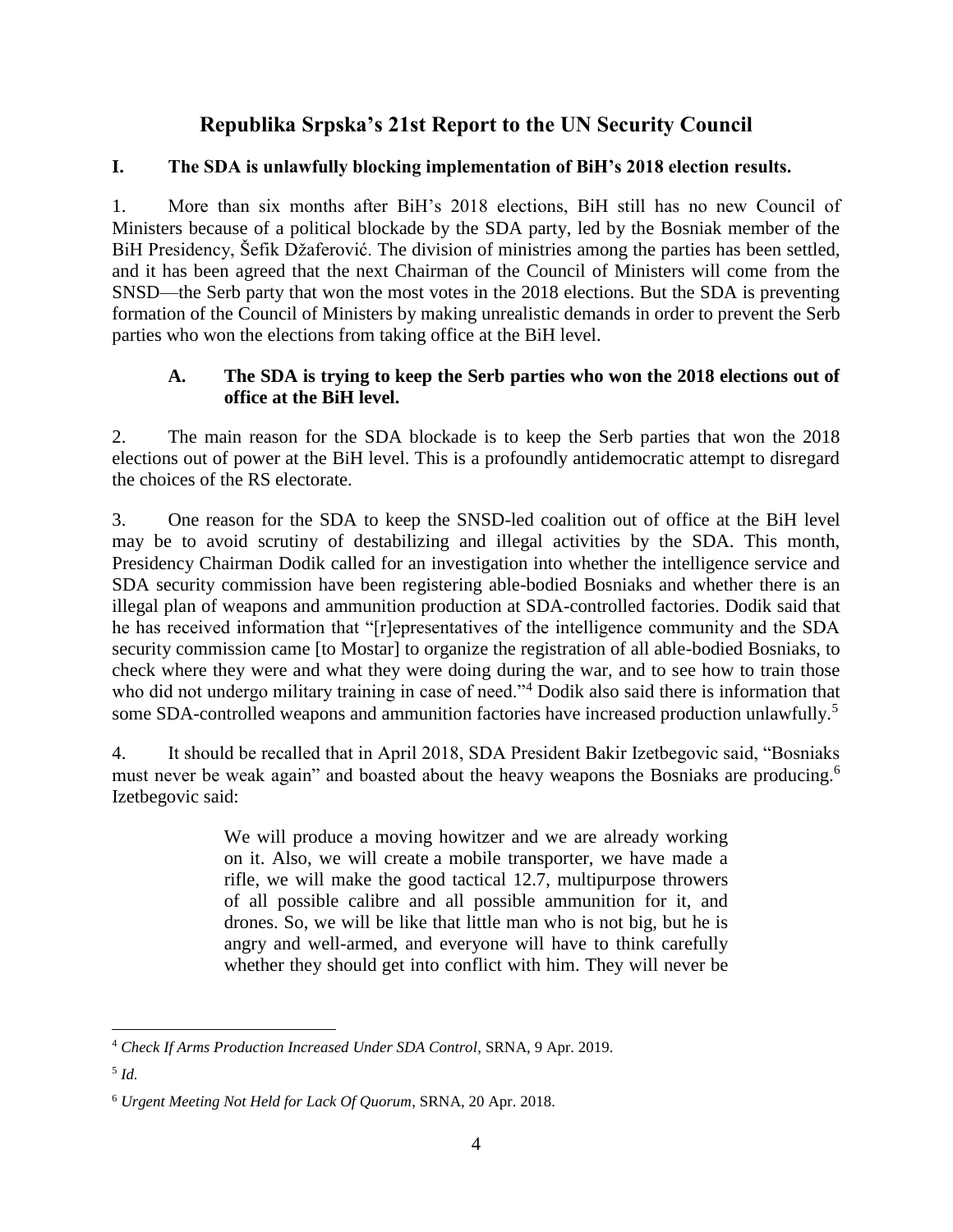able to knock on our doors again, without us having nothing to answer it with. $<sup>7</sup>$ </sup>

5. Similarly, Federation Prime Minister Fadil Novalić, a member of the SDA, said at an SDA meeting on 24 March 2018:

> You have witnessed that defense industry does not serve only export purposes, it increases the security of our country at the time when Serbia and Croatia have been arming themselves. During this term of office, we have almost finalised the production of selfpropelled howitzers 155 mm, the production of a rifle, we have new RPGs. Our shells can fly 42 instead of 20 kilometers. We are aiming at 50 kilometers. We are constructing a gunpowder factory. I think that combat personnel carriers will leave our factories by the end of the year. We have dramatically strengthened our defense industry, not only for the purpose of export.<sup>8</sup>

## **B. The SDA is unreasonably demanding that Serbs to support NATO membership as a precondition to forming the Council of Ministers.**

6. The ostensible reason for the SDA's blockade is the party's insistence that the next chairman of the Council of Ministers support BiH's membership in NATO. The SDA demands that the nominee support adoption of the proposed Annual National Program (ANP), a step that would activate BiH's Membership Action Plan (MAP) for the alliance. The legal deadline for appointment of the Council of Ministers has passed but, ignoring this law, Džaferović is insisting that the SDA's demands be met before the Council is appointed.

7. The SDA's hostage-taking strategy will not work. All major parties in Republika Srpska oppose BiH's accession to NATO, and the RS National Assembly made RS policy clear in 2017 with a resolution on military neutrality. RS representatives at the BiH level will not contravene this clear policy.

## **C. The SDA's blockade must end.**

8. It is essential that the SDA lift its blockade so that the Council of Ministers can be formed and BiH can move forward.

9. The SDA's blockade of the new Council of Ministers freezes BiH's progress toward EU membership. The caretaker ministers in place lack the legitimacy and legislative support necessary to enact and implement reforms necessary for EU integration.

10. In a visit to BiH in March, EU Enlargement Commissioner Hahn emphasized that it is important for BiH's Council of Ministers to be formed quickly in order for reforms to resume.<sup>9</sup>

 $\overline{a}$ *7 Izetbegović threatens with heavy weapons*, INDEPENDENT BALKAN NEWS AGENCY, 18 Apr. 2018.

<sup>8</sup> *Atmosferom straha do izbora,* N1 TV, 27 Mar. 2018.

<sup>9</sup> *EU official urges BiH to form government, implement reforms*, XINHUA, 29 Mar. 2019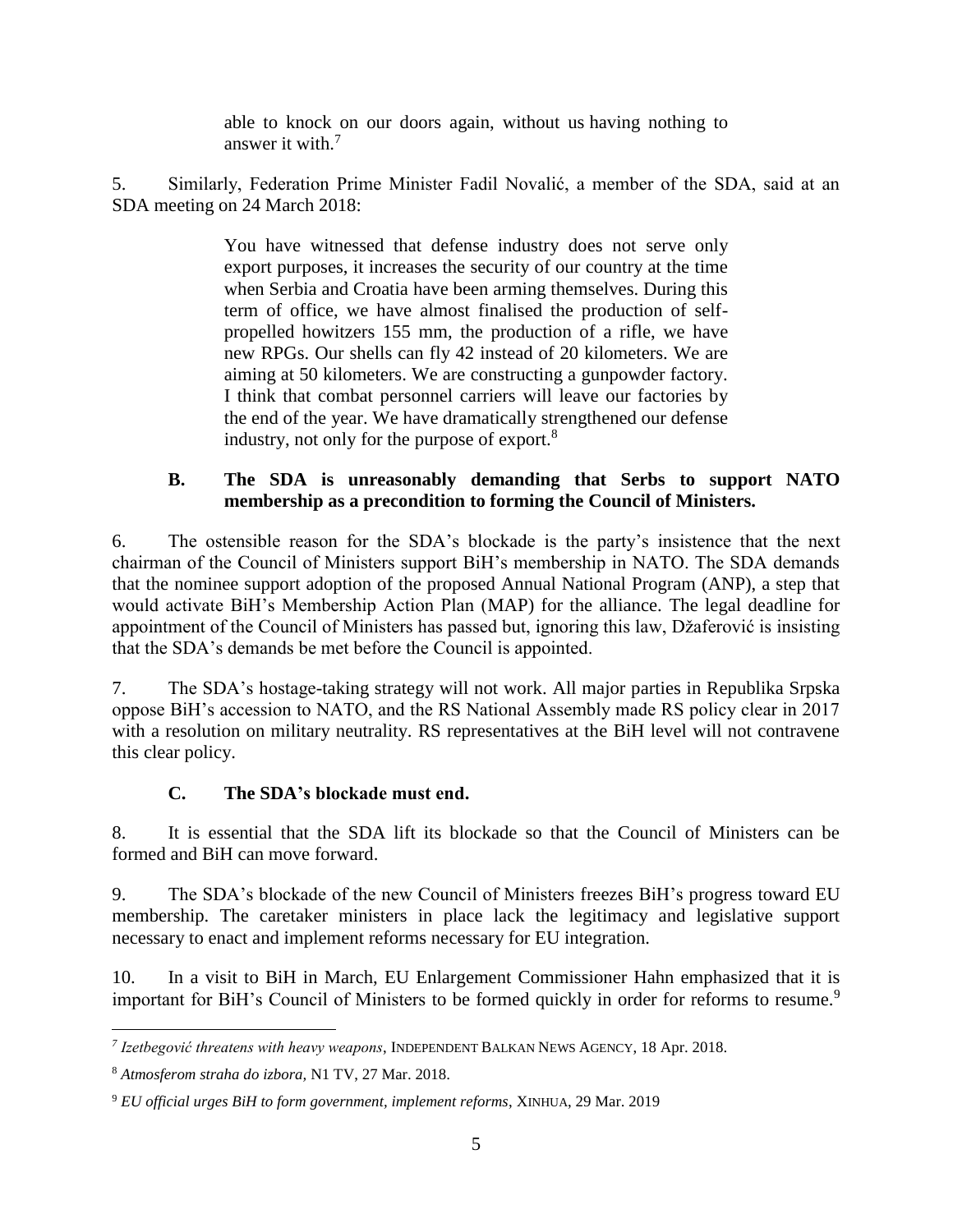Hahn said:

It is our ambition to publish the opinion [on BiH's potential candidate status] by the end of May under the condition that government is formed not only at the level of Bosnia and Herzegovina but also at the level of Federation BiH. We need that because we have to have a partner on the other side, we must have authorities that will keep working on these questions.<sup>10</sup>

11. The SDA's blockade of Council of Ministers formation has also caused BiH to be suspended from the Council of Europe Parliamentary Assembly because of BiH's failure to appoint its new delegates within six months of elections.

12. The SDA's blockade also undermines economic growth. As BiH's Central Bank governor, Senad Softic, has pointed out, BiH's failure to form its Council of Ministers undermines structural reforms that are needed to improve economic growth, and this affects BiH's rating and investment. Softic emphasized, "It is important to form a government as soon as possible to resume projects that have been halted and which are a precondition for the growth."<sup>11</sup> The blockade is also undermining efforts to respond to the migrant crisis.

13. The blockade has led to some absurd and unconstitutional situations. Five caretaker ministers from the previous electoral period have been sworn in as members of new parliaments. The caretaker chairman of the Council of Ministers is simultaneously the vice-chairman of the BiH House of Representatives. This violates the principle of separation of powers, which is fundamental to the rule of law under which Article 2 of the Constitution requires BiH to operate. The BiH Constitutional Court has recognized that the "internal system of Bosnia and Herzegovina is founded, inter alia, on the principle of separation of powers which is a crucial element of the concept of the rule of law  $\cdot$  . . . ."<sup>12</sup> The Constitutional Court has also held that separation of powers includes a "prohibition of mutual interference."<sup>13</sup> The simultaneous holding of BiH executive and legislative positions obviously violates this prohibition.

14. Republika Srpska is not alone in emphasizing the need to end the blockade. The president of BiH's largest Croat party, Dragan Čović, has joined Milorad Dodik, the Serb member of the BiH Presidency, in calling on Bosniak representatives to form the new Council of Ministers.<sup>14</sup> Čović criticized the "evident tactics by the Bosniak politicians to make sure nothing happens in relation to the formation of State-level authorities."<sup>15</sup>

15. The SDA's blockade of the new Council of Ministers blatantly disregards the choices of

 $\overline{a}$ <sup>10</sup> Mladen Dragojlovic, *Johannes Hahn: Opinion on BiH candidate status to be announced by the end of May*, INDEPENDENT BALKAN NEWS AGENCY, 28 Mar. 2019.

<sup>11</sup> Daria Sito-Sucic, *Bosnia's govt. formation delay may hit growth-c.bank governor*, REUTERS, 11 Feb. 2019.

<sup>&</sup>lt;sup>12</sup> Case U-7/12, Decision on Admissibility and Merits, BiH Constitutional Court, 30 Jan. 2013, para. 28.

<sup>&</sup>lt;sup>13</sup> Case U-20/16, Decision on Admissibility and Merits, BiH Constitutional Court, 30 Mar. 2017, para. 23.

<sup>14</sup> *Bosnian Serb and Croat leaders agree - Bosnia lagging because of Bosniaks*, N1, 10 Feb. 2019.

<sup>15</sup> *Čović: I Respect Serbian Authorities' View on NATO Integration*, SRNA, 9 Apr. 2019.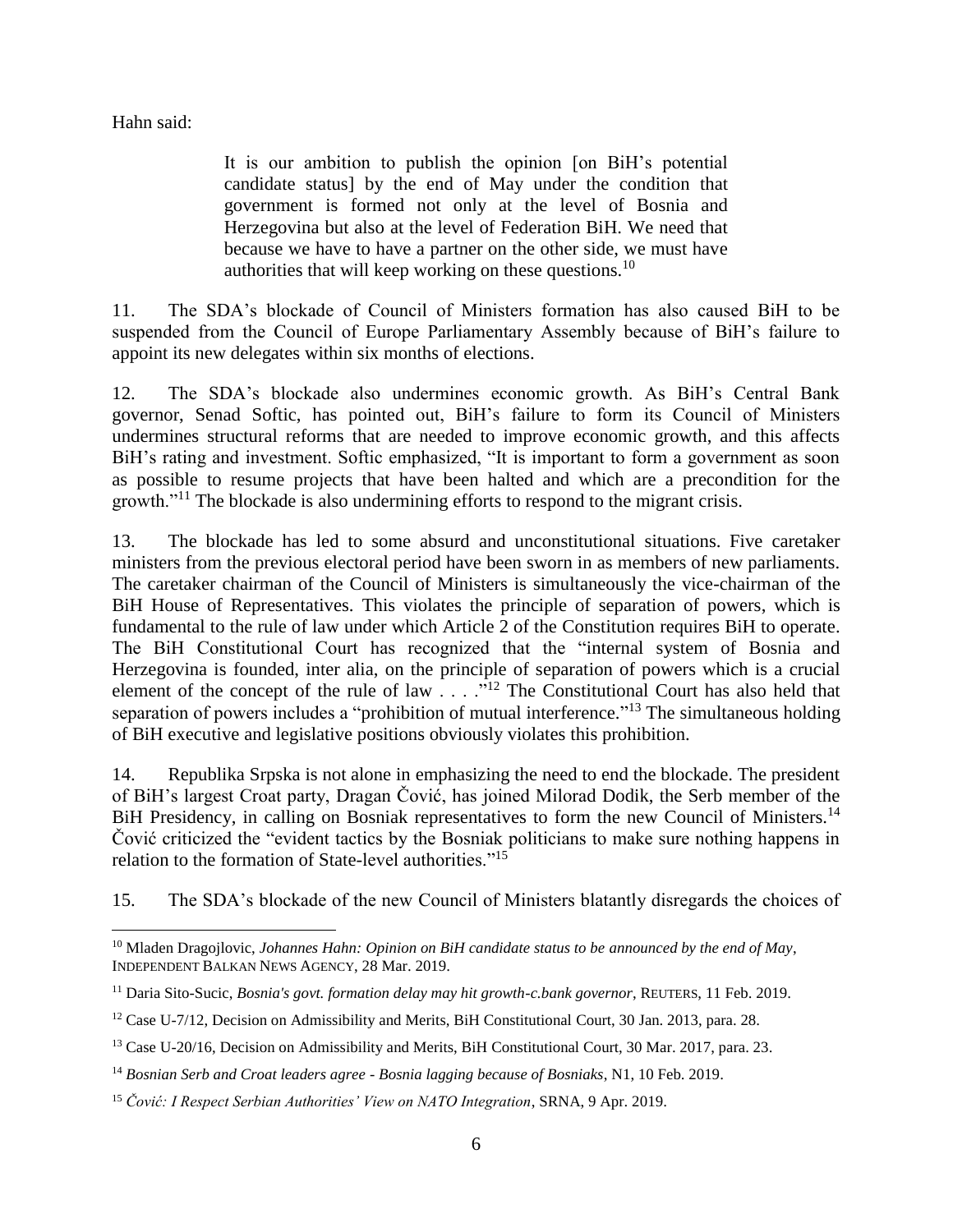the electorate and prevents their implementation. It leaves in place ineffectual caretaker ministers without democratic legitimacy. To prolong the blockade further is to continue a quiet coup against the office holders chosen by BiH voters.

### **II. RS political parties are united in supporting continued cooperation with NATO but not NATO membership.**

## **A. There is no required consensus for BiH to seek NATO membership.**

16. Trying to force BiH down the road to NATO membership is futile and divisive because there is no required consensus among BiH's Entities or Constituent Peoples that BiH should join the alliance. A consensus is essential for BiH to enter into a commitment of such gravity, and Republika Srpska's and BiH's Serb Constituent People overwhelmingly oppose NATO membership.

17. BiH's efforts should be focused on goals for which there is consensus among Entities and Constituent Peoples, such as EU membership.

## **1. Republika Srpska supports neutrality, but also BiH cooperation with NATO.**

18. On 18 October 2017, the RS National Assembly approved a resolution proclaiming military neutrality "in relation to the existing military alliances until a possible referendum to make a final decision on the issue is held."

19. Like Austria, Sweden, Finland, and Ireland, Republika Srpska is not anti-NATO but proneutrality. Republika Srpska supports BiH's continued cooperation with NATO, including through the Partnership for Peace program, which BiH joined in 2006, and through BiH's Individual Partnership Action Plan (IPAP), which was first agreed with NATO in 2008.

## **2. Republika Srpska, which has a constitutional role in treaty ratification, has a right to adopt positions with respect to NATO.**

20. The RS was well justified in proclaiming its position—and would be well justified in holding a referendum—on the issue of BiH's potential membership in NATO. The RS position is clearly consistent with the rights Republika Srpska enjoys under the Constitution and the Dayton Accords.

21. Accession to NATO would require BiH to ratify a protocol to the North Atlantic Treaty of 1949,<sup>16</sup> and the BiH Constitution explicitly gives the RS National Assembly a key role in the ratification of treaties. Under the BiH Constitution, the BiH Presidency negotiates treaties and ratifies them with the consent of the BiH Parliamentary Assembly.<sup>17</sup> However, the BiH Constitution provides:

 $\overline{a}$ <sup>16</sup> *See*, *e.g.*, Protocol to the North Atlantic Treaty of 1949 on the Accession of Montenegro, 19 May 2016.

<sup>&</sup>lt;sup>17</sup> BiH Constitution, Art. V-3(d).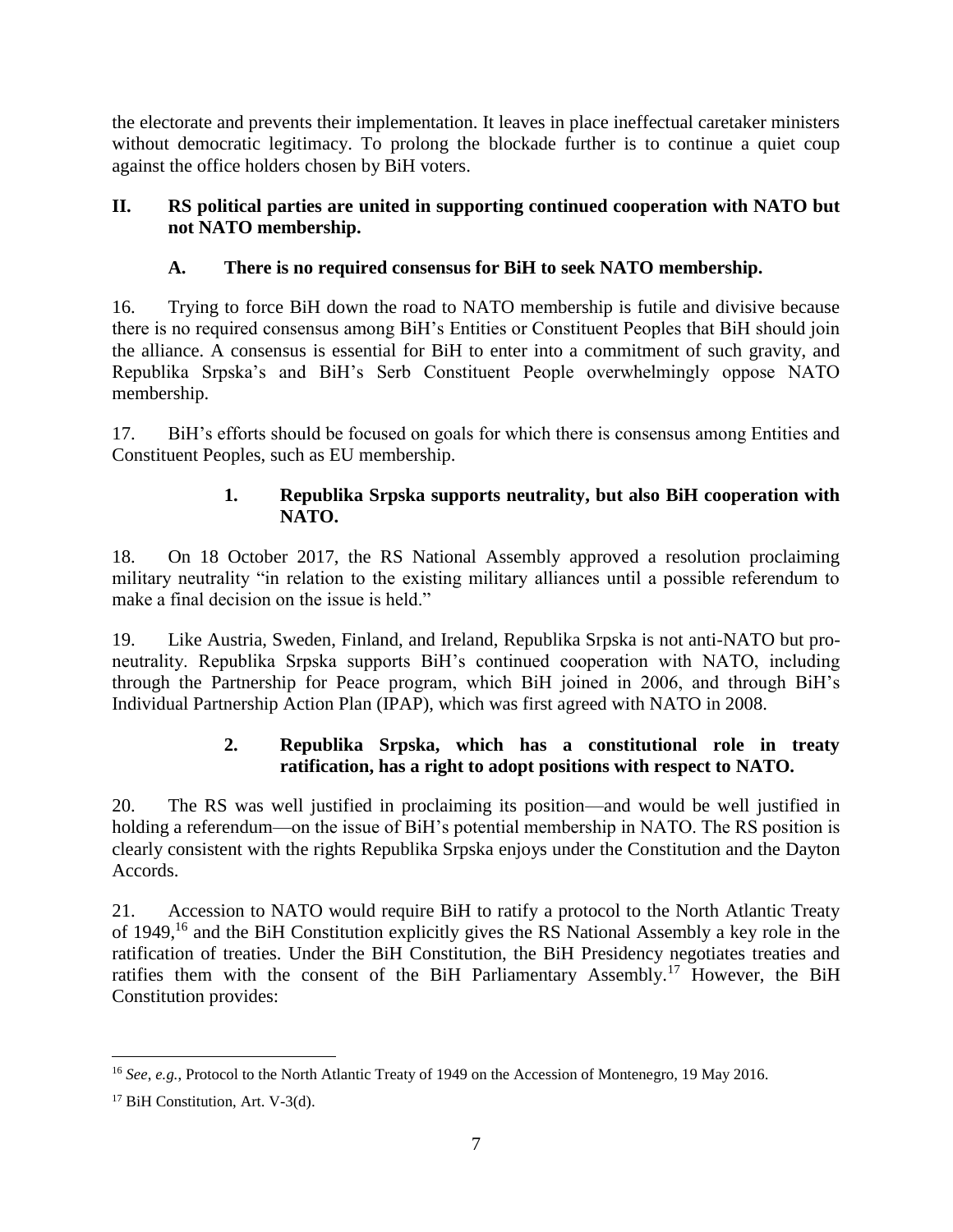A dissenting Member of the Presidency may declare a Presidency Decision to be destructive of a vital interest of the Entity from the territory from which he was elected . . . Such a Decision shall be referred immediately to the National Assembly of the Republika Srpska, if the declaration was made by the Member from that territory  $\dots$ <sup>18</sup>

22. If the BiH Presidency were to attempt to ratify, without consent of all three members of the Presidency, including the Serb member, a protocol to the North Atlantic Treaty—or any other treaty—the question of ratification could well come directly before the RS National Assembly. It is appropriate for the RS National Assembly to pass resolutions laying out its convictions on issues of importance to RS citizens and to solicit those citizens' views through referenda. This is especially the case with issues, such as potential treaties, that may come before the RS National Assembly.

#### **B. EU officials have rejected the idea of a link between EU membership and NATO membership.**

23. Advocates of NATO integration have claimed that activation of BiH's MAP is a precondition for progress toward the EU. EU officials, however, have made clear that NATO is not an issue for BiH's EU integration. In any event, there is no basis for linking BiH's NATO integration with progress toward EU membership. NATO membership—or the intention to join the alliance—has never been a requirement for EU membership. Five EU members (Austria, Finland, Ireland, Malta, and Sweden) are not NATO members. NATO membership, meanwhile, does not ensure EU membership. Five European NATO members (Norway, Montenegro, Iceland, Albania, and Turkey) are not EU members.

24. Moreover, NATO membership or the intention to join the alliance is not a condition for progress toward accession of new EU members. Since 2014, the EU has been conducting accession negotiations with Serbia with the full knowledge that Serbia has no MAP and no intention of joining NATO.

### **C. NATO membership would require a major increase in BiH military spending.**

25. Because NATO's agreed target for defense spending among members is 2 percent of GDP, NATO membership would require a major increase in defense spending. At a March 2017 NATO-sponsored seminar in Sarajevo, then-MP Šefik Džaferović said that BiH is "allocating less than 1% of its GNP to defence, and much of this is spent on personnel. Greater defence outlays will eventually be required."<sup>19</sup> BiH simply cannot afford this extra military expenditure at a time when budgets are pressed thin. The increase in military spending required by NATO membership would require damaging tax increases or painful spending cuts.

 $\overline{a}$ <sup>18</sup> BiH Constitution, Art. V-2(d).

 $19$  Report, The Western Balkans: Transition, Challenges, European Aspirations and Links to the MENA Region, NATO Parliamentary Assembly, 21 Apr. 2017.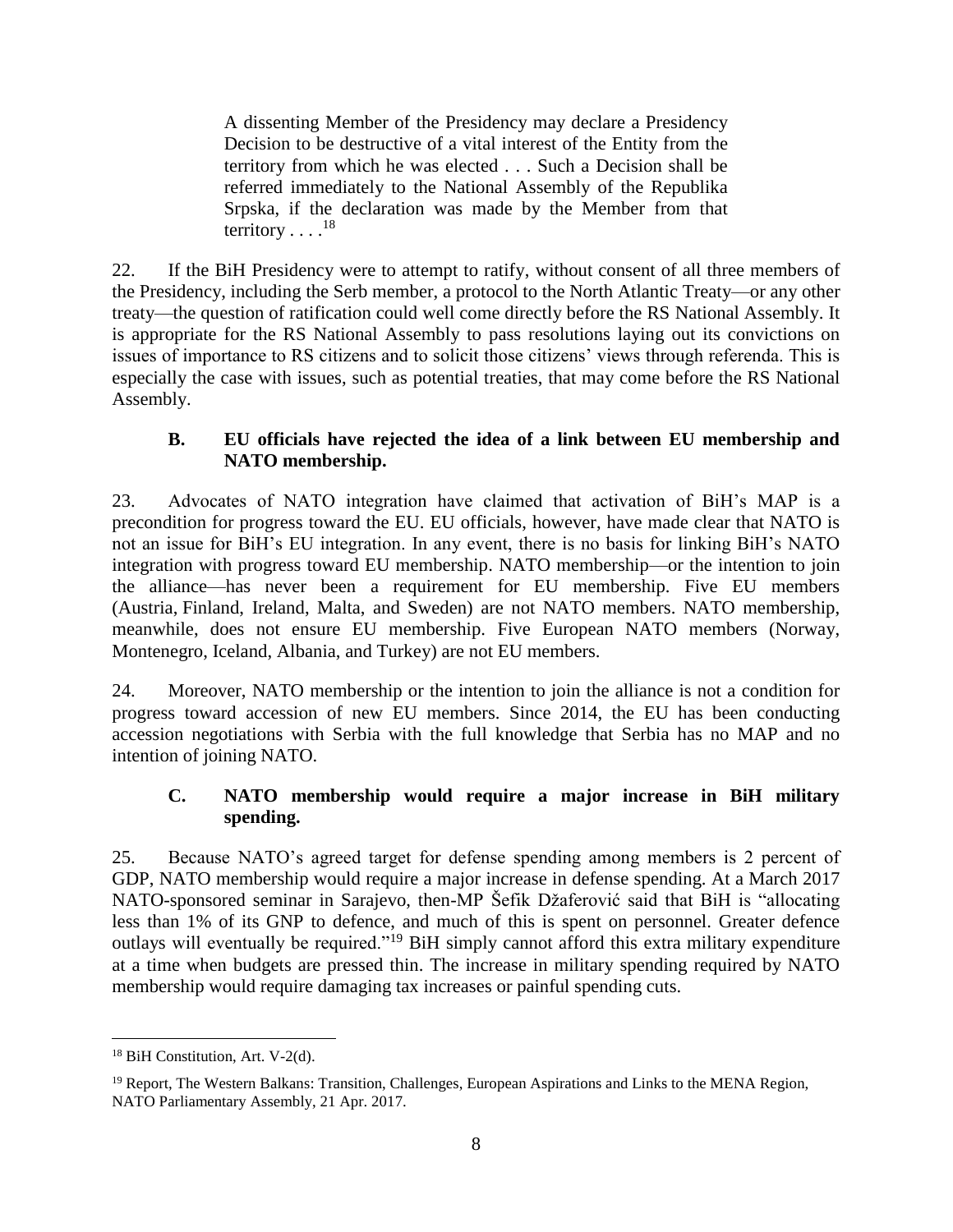#### **D. The proposed Annual National Program for NATO calls for the transfer of competencies to the BiH level in violation of the BiH Constitution.**

26. Not only have the Bosniaks sought to utilize the issue of NATO membership, and the adoption of the ANP, as a pretext to prevent the formation of the BiH Council of Ministers, but they are also seeking to use the ANP to unlawfully centralize authority at the BiH level contrary to the competencies of BiH and the Entities under the BiH Constitution. For example, the proposed ANP provides, "BiH will pay special attention to the continuation of the NATO standards implementation process, as well as continue the reform of the security sector, *in particular the police reform*."

27. The police reform to which the proposed ANP refers was a failed attempt by the High Representative to centralize at the BiH level all authority over police. This was contrary to the BiH Constitution's list of BiH-level competencies. That list does not include authority over police, and the Constitution further provides, "All governmental functions and powers not expressly assigned in this Constitution to the institutions of Bosnia and Herzegovina shall be those of the Entities."<sup>20</sup>

28. Former OHR Attorney Matthew Parish has written:

Police reform was a plan, pushed by OHR, to bring all the different police forces in Bosnia and Herzegovina (Federation cantons, Republika Srpska and District) under a single state-level command structure. The stated rationale for police reform was that European Union accession requires police forces to be structured like this. This was an absurd assertion. The structure of police forces is different in every European Union country.

29. In a 2008 analysis of the police reform effort in BiH, Thomas Muehlmann, who is now chief of staff of the EU Rule of Law Mission in Kosovo, wrote:

> Police reform was not a technical undertaking, merely about improving security and policing; it also meant making decisive changes in the political and constitutional landscape of Bosnia. The way that implementation was designed by the international community meant that it would be a clear threat to the territorial integrity of the Republika Srpska entity. $21$

30. Republika Srpska emphasizes that the BiH police reform process has long been over, and that the revival of that process foreseen in the proposed ANP will not take place.

#### **III. Republika Srpska is committed to BiH's EU integration; the SDA is inhibiting it.**

 $\overline{a}$ <sup>20</sup> BiH Constitution, Art. III(3)(a).

<sup>21</sup> Thomas Muehlmann, *Police Restructuring in Bosnia-Herzegovina: Problems of Internationally-led Security Sector Reform*, 2 JOURNAL OF INTERVENTION AND STATEBUILDING 1 (5 Feb. 2008).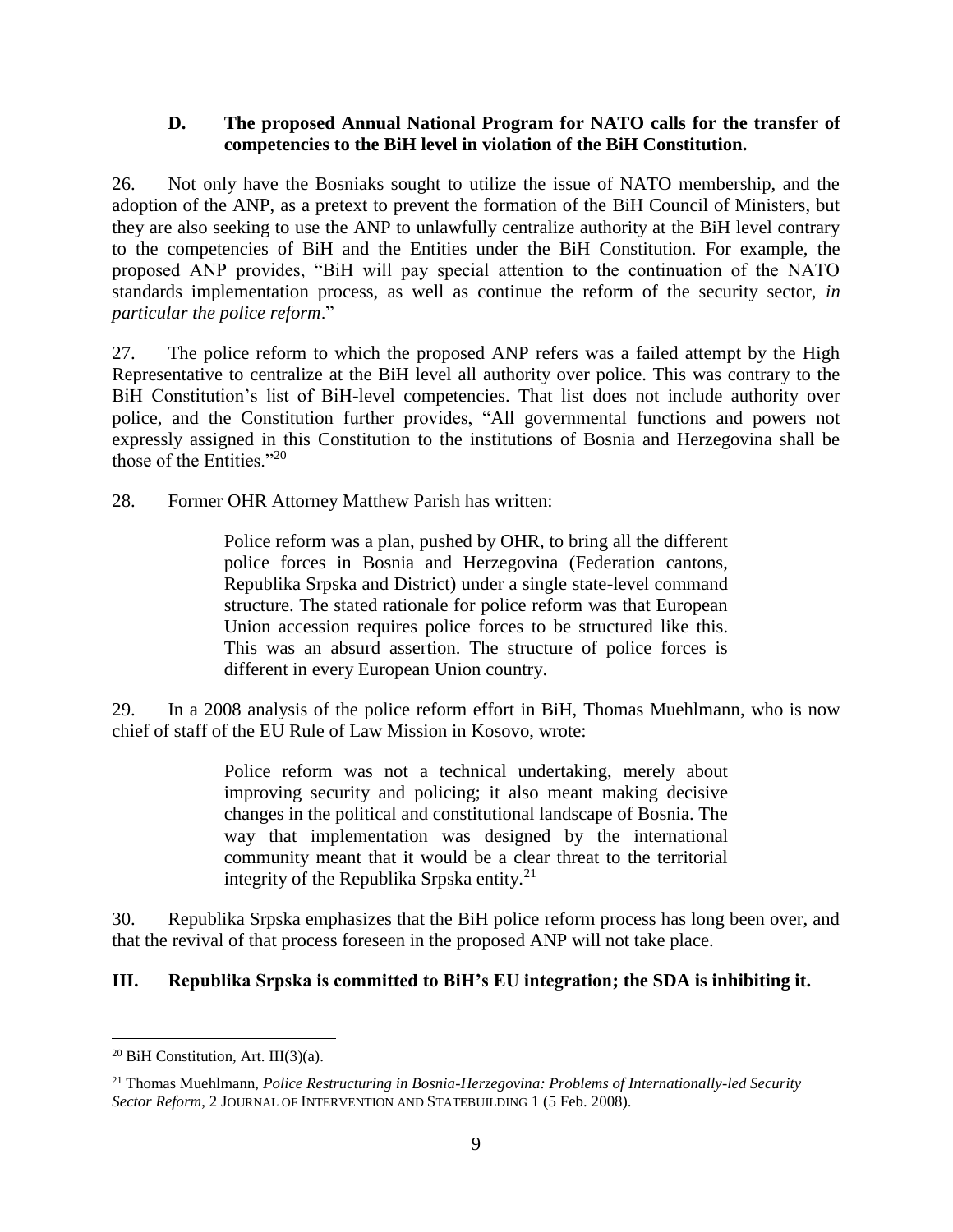31. Republika Srpska continues to do everything it can to support BiH's integration into the EU.

32. At a 4 March 2019 meeting in Brussels with European Commissioners Federica Mogherini and Johannes Hahn, BiH Presidency Chairman Milorad Dodik submitted BiH's the answers to more than 600 additional questions that the EU had posed after BiH's answers to its original questionnaire. The European Commission will now take those answers into account in forming an opinion on whether the EU should grant BiH candidate status. However, the Commission has made clear that there will be no positive opinion on BiH's candidate status until governments are formed at all levels in  $BiH<sup>22</sup>$  As explained above, the SDA is blockading the formation of the BiH Council of Ministers, and that blockade has undermined BiH's ability to enact and implement reforms for EU integration.

33. All of the major parties in BiH support the country's EU integration. Thus, the parties should work cooperatively together toward this shared goal. It is regrettable that a political blockade over an unrelated issue has frozen further progress toward the EU at the BiH level.

## **IV. The SDA's provocative initiative to challenge Republika Srpska's name is a direct challenge to Republika Srpska's legitimacy and must be condemned.**

34. In January 2019, the Bosniak SDA party took another provocative and destabilizing political step aimed at undermining the Constitutional status of Republika Srpska when it announced that it will ask the BiH Constitutional Court to declare Republika Srpska's name unconstitutional.<sup>23</sup> The initiative has no legal foundation.

### **A. The SDA's initiative is in direct conflict with the words of the BiH Constitution, and Republika Srpska's name violates no applicable human rights agreement.**

35. The BiH Constitution provides in Article I, "Bosnia and Herzegovina shall consist of the two Entities, the Federation of Bosnia and Herzegovina and the Republika Srpska." It is absurd to argue that the Constitution, in its fundamental article defining Bosnia and Herzegovina, violates the Constitution. The text of the Constitution goes on to use the name Republika Srpska in ten other places, including when it bestows powers on the National Assembly of Republika Srpska. Moreover, the Constitution is a central element of a major international agreement, the Dayton Peace Accords, to which Republika Srpska—by that name—is a party.

36. Nor does the name Republika Srpska violate human rights instruments. If this were so, the names of most countries in Europe would violate human rights. It is a common and accepted practice for states and political subdivisions to carry the names of their largest ethnic group. Most European states, such as Germany, France, Italy, Spain, and the Czech Republic, are named this way. Many European political subdivisions, such as England, Scotland, Catalonia, Basque Country, and Wallonia, are also named this way. There is nothing unusual about the way in

 $\overline{a}$ <sup>22</sup> No EU Candidate status for Bosnia and Herzegovina without government formation, EUROPEAN WESTERN BALKANS, 22 Jan. 2019.

<sup>23</sup> *SDA to challenge Republika Srpska entity's name before Constitutional Court*, N1, 23 Jan. 2019.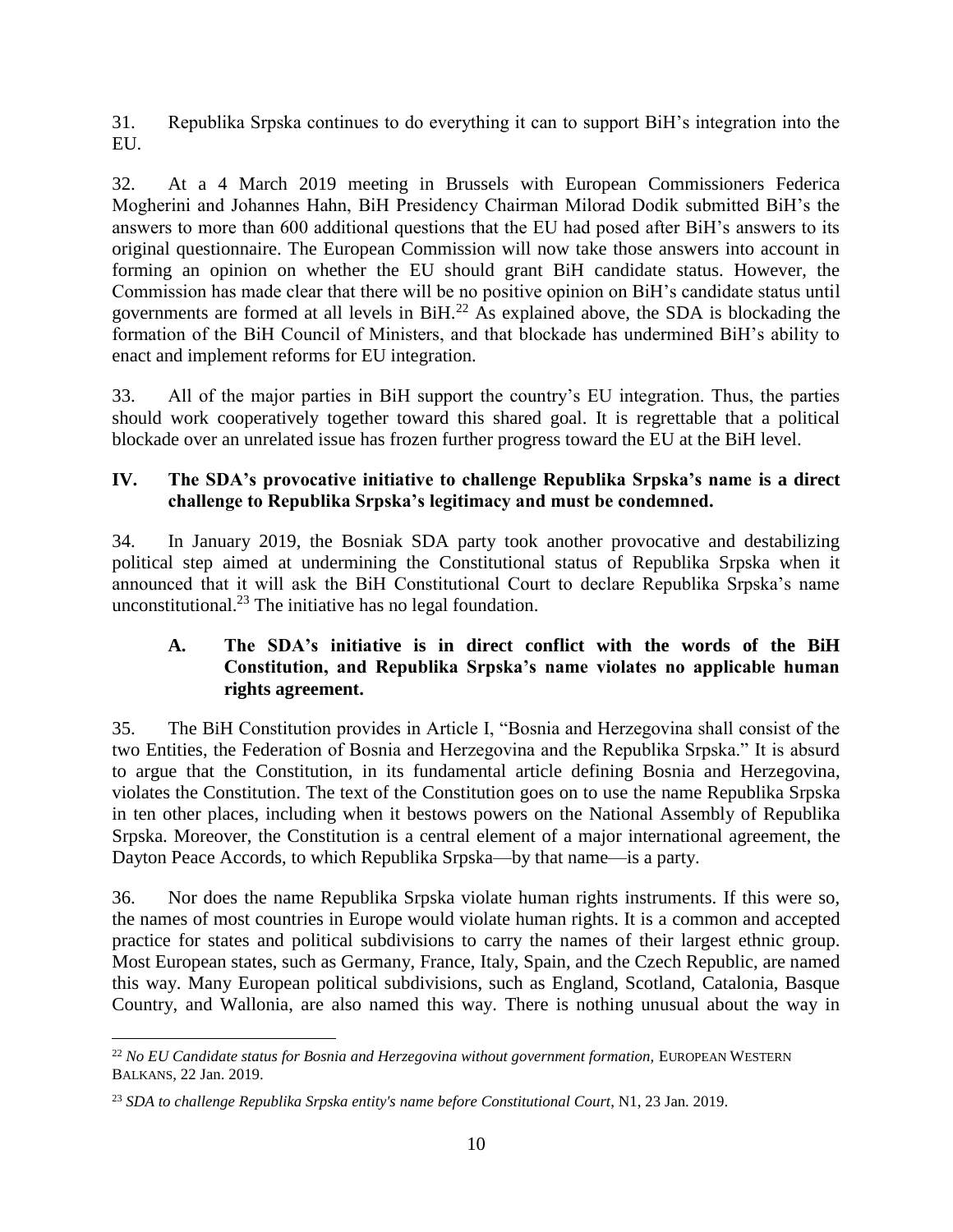which Republika Srpska is named.

37. The international community, including the ad-hoc Peace Implementation Council and the UN Security Council, has long recognized Republika Srpska—by its name—as one of the two Entities that make up Bosnia and Herzegovina.

## **B. The SDA's initiative is politically destabilizing.**

38. The Dayton Accords have brought BiH more than 23 years of peace. The SDA's initiative is politically destabilizing because it challenges the very existence of Republika Srpska, striking at the heart of Dayton. The initiative is part of the SDA's unrelenting campaign to attack Republika Srpska's legitimacy. It is time that the SDA accept the Dayton settlement and Republika Srpska's right to exist.

#### **C. Although the PIC Steering Board criticized the SDA's initiative, it responded in a way that shows its biased and unhelpful nature.**

39. After the SDA announced its initiative, Russia's ambassador to BiH asked for a session of the Peace Implementation Council (PIC) Steering Board to discuss the initiative. The statement<sup>24</sup> that resulted from the meeting, is the latest example of the PIC's failure to act objectively to promote peace in BiH.

40. The PIC Steering Board criticized as "irresponsible and counterproductive" the SDA's initiative to ask the BiH Constitutional Court to abolish Republika Srpska's name in spite of the fact that, as the statement notes, "the names of the Entities are enshrined in the BiH Constitution."<sup>25</sup> According to the PIC statement, "Such initiatives undercut the building of trust among constituent peoples and their political representatives as a basis for much needed reconciliation in BiH."

41. At the same time, however, the PIC statement, using harsher language, "condemned" Serb reactions to the SDA's threat against Republika Srpska and also "condemned" a recent unrelated—declaration by the Croatian People's Assembly. The PIC failed to characterize the SDA's maneuver as "anti-Dayton," despite the fact that it is an open assault on the Dayton order, which recognizes Republika Srpska by name. By pairing a tepid criticism of the SDA's initiative with harsher condemnations of Serbs and Croats, the PIC proved it has no wish to be a neutral observer of BiH and the implementation of Dayton. The PIC is incapable of properly laying blame with the Bosniaks, even in the case of a direct threat by the SDA to the Dayton Accords.

42. It is long past time that the PIC, which is an ad-hoc group with no legal basis in the Dayton Accords, be abolished.

### **D. The BiH Constitutional Court's "Constituent Peoples Decision" of 1 July 2000 in no way justifies the SDA's initiative.**

 $\overline{a}$ <sup>24</sup> Russia abstained from the statement.

<sup>&</sup>lt;sup>25</sup> Statement by the Ambassadors of the Steering Board of the Peace Implementation Council \*, 29 Jan. 2019.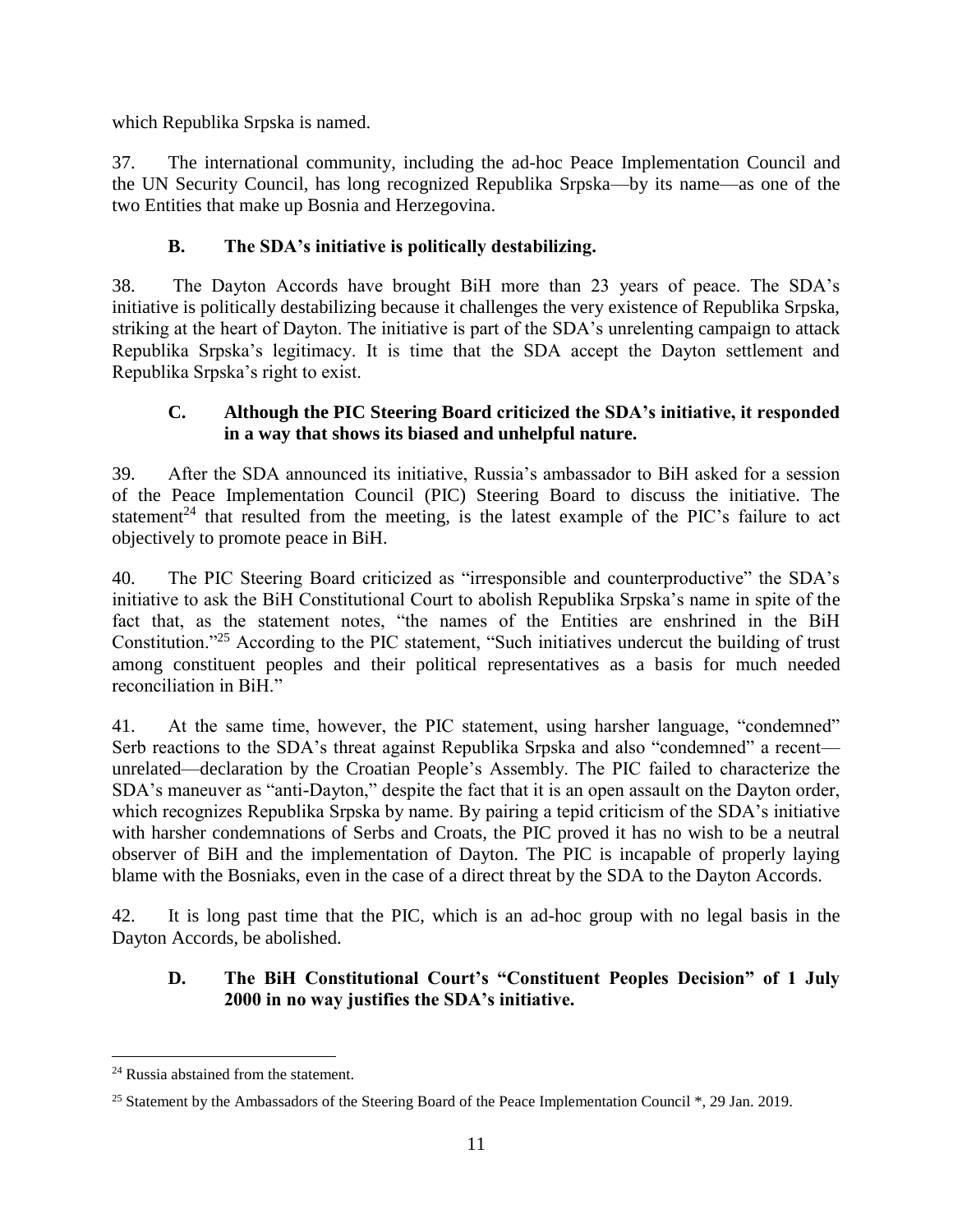43. The SDA party has argued that the BiH Constitutional Court's Constituent Peoples (CP) Decision supports the party's initiative to require Republika Srpska to change its name.<sup>26</sup> The CP Decision does no such thing. The Constitutional Court's orders in the CP Decision were quite narrow, and the reasoning of the decision does not remotely justify requiring Republika Srpska to change its name, which is enshrined in the BiH Constitution. Moreover, the reasoning of the decision that has been used to call for sweeping changes was actually rejected by a majority of the court.

#### **V. The BiH Constitutional Court's new decision on RS Day is a political act inconsistent with the practice of EU states and European law.**

44. The BiH Constitutional Court has yet again demonstrated how it has become an instrument of politics and why it lacks legitimacy among the citizens of Republika Srpska and BiH. On 29 March 2019, the court declared unconstitutional the current RS law concerning the holiday on which Republika Srpska celebrates the day of its founding, despite the fact that the law makes the holiday completely secular and voluntary. The case was brought by members of the RS Council of Peoples led by the SDA, which, as explained above, has waged an unrelenting campaign to attack Republika Srpska's legitimacy. The decision highlights the urgent need for reform of the court to restore the rule of law and confidence among BiH's Constituent Peoples.

45. There is no legally defensible basis for the Constitutional Court's decision. RS Day, which marks the anniversary of Republika Srpska's birth, is a celebration of Republika Srpska's existence—an existence the BiH Constitution, Annex 4 of the Dayton Accords, fully acknowledges and embraces.

46. The decision claims that the RS Law concerning RS Day violates "Article II(4) of the Constitution of Bosnia and Herzegovina in conjunction with Article 1.1 and Article 2.a) and c) of the International Convention for Elimination of All Forms of Racial Discrimination and Article 1 of Protocol No. 12 to the European Convention for the Protection of Human Right and Fundamental Freedoms."

47. Article II(4) is an anti-discrimination provision similar to those found in many European constitutions. The Constitutional Court cites it in conjunction with general anti-discrimination provisions of the International Convention for Elimination of All Forms of Racial Discrimination and Protocol No. 12 to the European Convention for the Protection of Human Rights and Fundamental Freedoms, both of which have been widely adopted in Europe.

48. Yet Republika Srpska is aware of no example in Europe—or anywhere else—of a public holiday being banned on the basis of such anti-discrimination rules. Countries throughout Europe celebrate public holidays that mark days of special significance to members of a religious or ethnic group—almost always the country or political subdivision's most populous one (Few European countries have public holidays for important feasts of Islam or other non-Christian religions, despite large Muslim minorities).

49. High Representative Inzko's native Austria observes no fewer than ten Christian feast

 $\overline{a}$ <sup>26</sup> *SDA to challenge Republika Srpska entity's name before Constitutional Court*, N1, 23 Jan. 2019.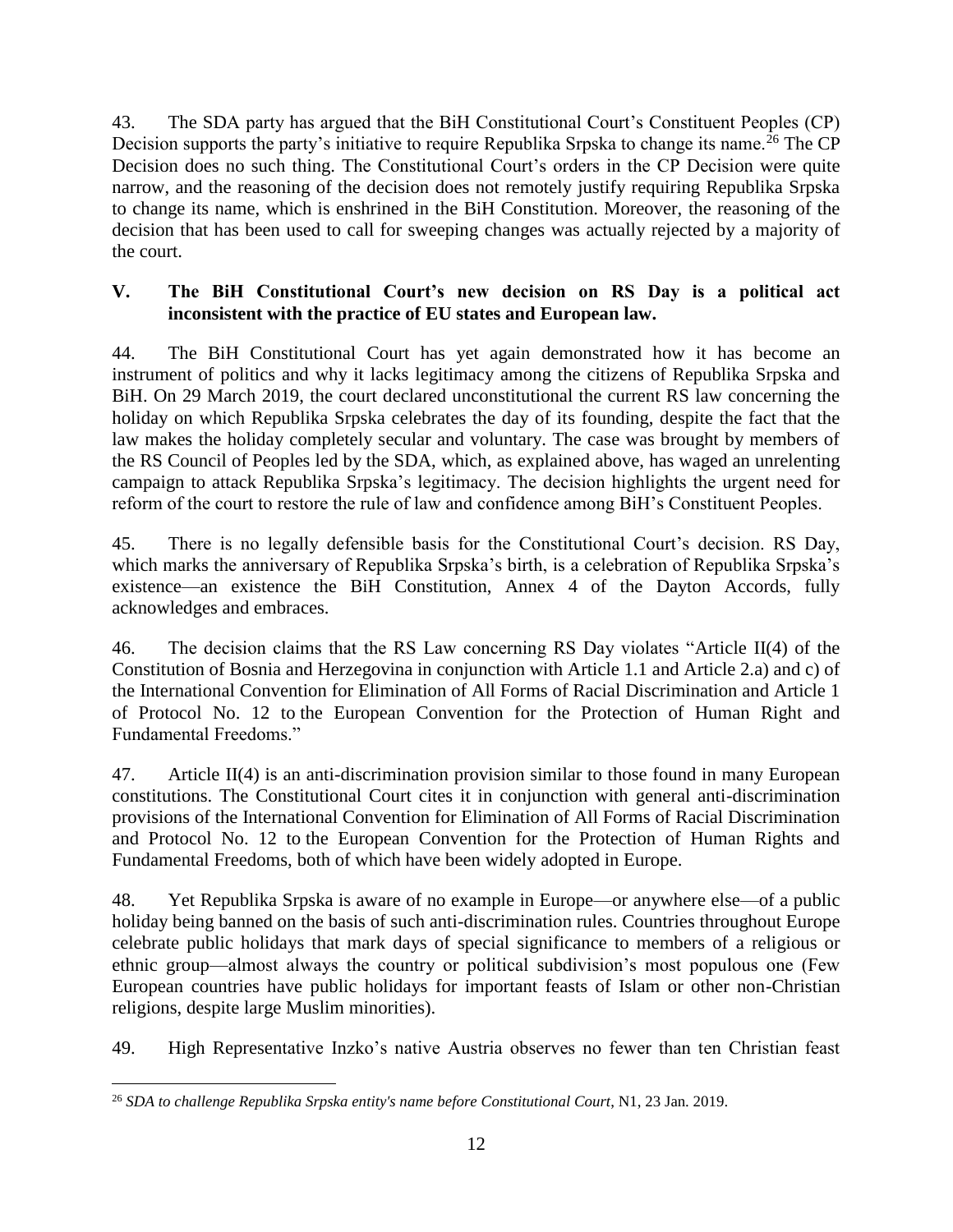days as public holidays, including St. Stephen's day. The three foreign Constitutional Court judges who voted to bar RS Day all come from European countries in which multiple Christian feasts are observed as public holidays.

50. The notion that holidays marking days of special significance to certain religious or ethnic groups is discriminatory finds no support in European law. As a 2013 study by the European Parliament observes, "Several constitutional courts, in dealing with the supposedly discriminatory character of rules establishing Sunday and the most important festivities of the Christian religion as public holidays, have dismissed these cases, holding that a legislative choice as such is not unreasonable, having regard to the religious and historical traditions of each society, and to the fact that these festivities have acquired, over time, a secular meaning."<sup>27</sup>

#### **VI. BiH institutions are not meeting their responsibility to keep BiH secure, which seriously increases the risk of terrorism.**

## **A. BiH institutions are failing to effectively address the migrant crisis.**

51. The migrant crisis in BiH has been escalating rapidly as the BiH border police have failed to stop migrants from surging into the country. The number of migrants discovered in 2018 was twice as high as that in 2017, and the number discovered in 2017 was twice as high as that in 2016. The rapid growth in the migrants' numbers is expected to continue in 2019, with the annual total expected to reach 40,000 to 70,000. BiH lacks the resources to deal with migrants in numbers like these.

52. BiH's ability to respond to the migrant crisis, unfortunately, has been hamstrung by the SDA's blockade of formation of the new Council of Ministers. Moreover, BiH institutions are failing to sufficiently cooperate with RS institutions to curb the crisis.

53. For BiH, the surge of migrants into the country is a security crisis. Many of the migrants in BiH come from countries in which ISIS and other jihadist groups had many followers. A January study by the BiH Security Ministry found that the leading contributors of migrants are, in order, Pakistan, Iraq, Syria, Morocco, and Algeria. Unsurprisingly, terrorists are entering BiH among the migrants. In February, the BiH Service for Foreigners' Affairs apprehended five suspected Afghan terrorists.<sup>28</sup> But the suspected terrorists detained are certainly not the only jihadists entering BiH among the migrants. Many migrants lack identification, making it impossible to check whether individuals are linked to terrorism or other crimes. The infiltration of terrorists into BiH is especially sensitive because of BiH's status as a haven for Islamic radicals.

54. On 18 April 2019, the RS National Assembly preliminarily approved legislation for the establishment of an auxiliary police force, which is to eventually comprise about 20 percent of the RS police. The main impetus for the establishment of the new unit is to respond to the migration crisis, including by providing much-needed help to the BiH border police. Because of

 $\overline{a}$ <sup>27</sup> *Religious practice and observance in the EU member states*, European Parliament Directorate-General for Internal Polices, 2013, at p. 13.

<sup>28</sup> *Bosnian authorities apprehend five suspected terrorists among migrants*, N1, 19 Feb. 2019.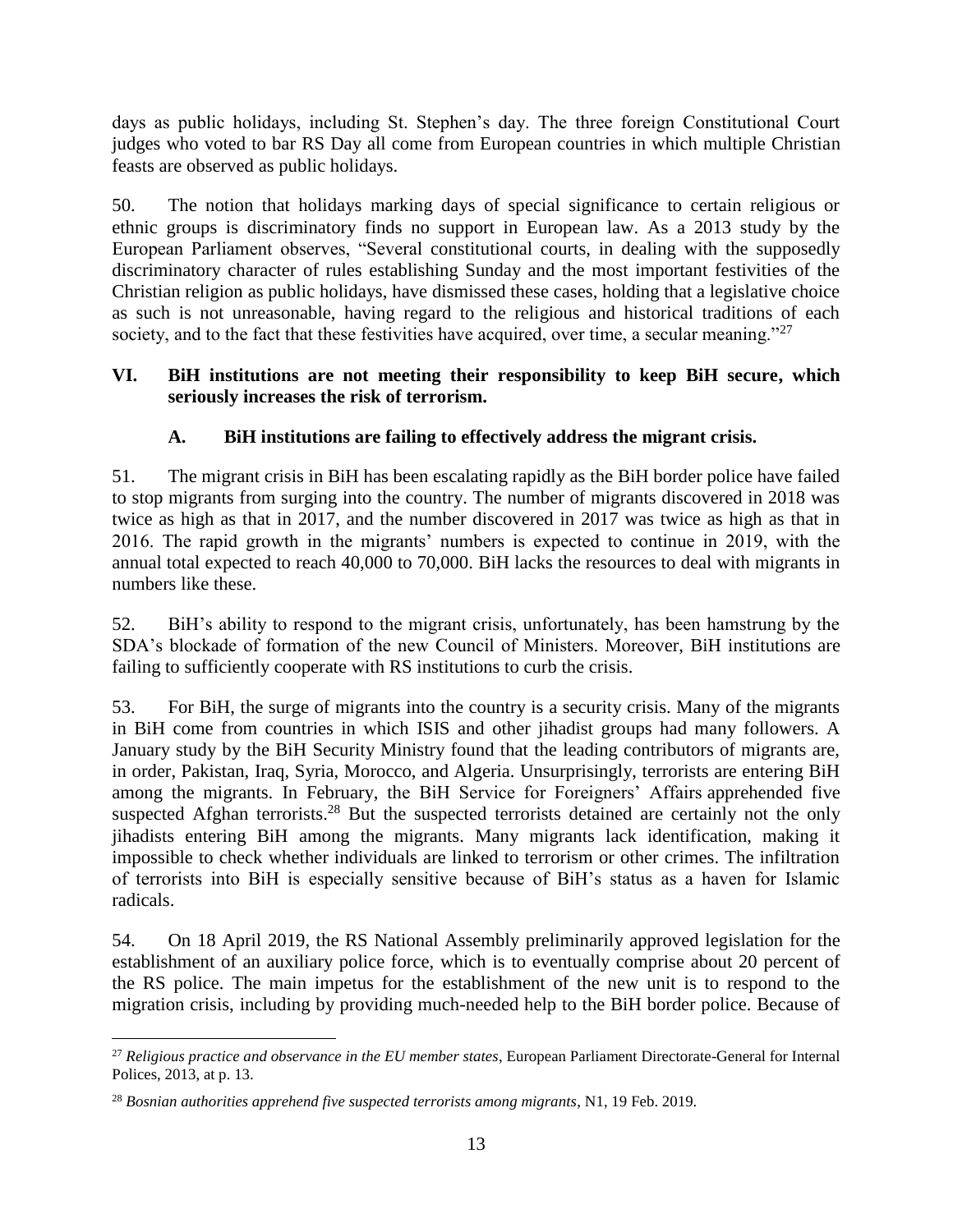BiH's geography, the vast majority of illegal border crossings into BiH take place in Republika Srpska. The new police would be summoned when necessary to deal with a safety challenge like the migration crisis or a natural disaster. Republika Srpska would welcome the Federation forming its own auxiliary unit to help meet such challenges in its own Entity. RS Interior Minister Dragan Lukac said, "I invite [the Federation] to form an auxiliary unit because I believe that every policeman in streets of Bosnia and Herzegovina will contribute to the safety of our citizens<sup>"29</sup>

### **B. BiH institutions are failing to effectively confront jihadists.**

55. BiH institutions are failing to treat the threat of radical Islamic terrorism with the seriousness it warrants.

56. The SDA, as detailed in a 2016 RS paper submitted to the UN Security Council,<sup>30</sup> over the years has helped turn BiH into a sanctuary for jihadists. Germany's *Der Spiegel* has written, "German investigators believe there are around a dozen places in Bosnia where Salafists - followers of a hardline Sunni interpretation of Islam -- have assembled radicals undisturbed by the authorities."<sup>31</sup> In testimony to the UK House of Lords in September 2017, Gen. Michael Rose, former Commander of the UN Protection Force in BiH warned of "a rising element of radicalization" in BiH, "particularly amongst the Muslim communities" and of "jihadists who are coming through and being exported."<sup>32</sup> On 11 April 2019, German authorities deported three BiH nationals suspected of plotting terrorist attacks for ISIS.<sup>33</sup>

57. The BiH justice system has handed down amazingly lenient sentences—usually involving no prison time—to returned ISIS fighters. As the U.S. State Department wrote in its BiH country report on terrorism in 2018, "Foreign terrorist fighters frequently received sentences below the minimum prescribed by the BiH criminal code, a result of judges taking mitigating circumstances into account. If sentenced to one year or less of incarceration, a convicted terrorist may opt to pay a fine rather than serve time in custody.<sup>34</sup> As highlighted in the State Department report, terrorists have been reoffending after the Court of BiH gave them a lenient sentence or failed to imprison them upon sentencing.<sup>35</sup>

58. Moreover, BiH's SDA-dominated security apparatus is failing to curb the jihadist presence in BiH. As Nenad Pejic of Radio Free Europe/Radio Liberty observed, "There are countless examples of local authorities in Bosnia failing to act properly against Islamic

 $\overline{a}$ <sup>29</sup> *Internal affairs minister: Nobody should be afraid of police*, N1, 18 Apr. 2019.

<sup>&</sup>lt;sup>30</sup> How Bosnia and Herzegovina Has Become a Terrorist Sanctuary, Attachment to [Republika Srpska's 16](http://www.bihdaytonproject.com/wp-content/uploads/2016/10/16th-Report-to-UNSC-27-Oct-English.pdf)<sup>th</sup> Report [to the UN Security Council,](http://www.bihdaytonproject.com/wp-content/uploads/2016/10/16th-Report-to-UNSC-27-Oct-English.pdf) Oct. 2016.

<sup>31</sup> Walter Mayr, *Sharia Villages: Bosnia's Islamic State Problem*, DER SPIEGEL, 5 Apr. 2016.

<sup>&</sup>lt;sup>32</sup> The testimony is available at [http://www.parliamentlive.tv/Event/Index/a4551237-3e0f-4c02-afbe-8c0cefa94948.](http://www.parliamentlive.tv/Event/Index/a4551237-3e0f-4c02-afbe-8c0cefa94948)

<sup>33</sup> *Germany deports three Bosnians suspected of plotting terrorist attacks*, N1, 11 Apr. 2019.

<sup>34</sup> U.S. Department of State, Country Reports on Terrorism 2017, 19 Sept. 2018.

<sup>35</sup> *Id*.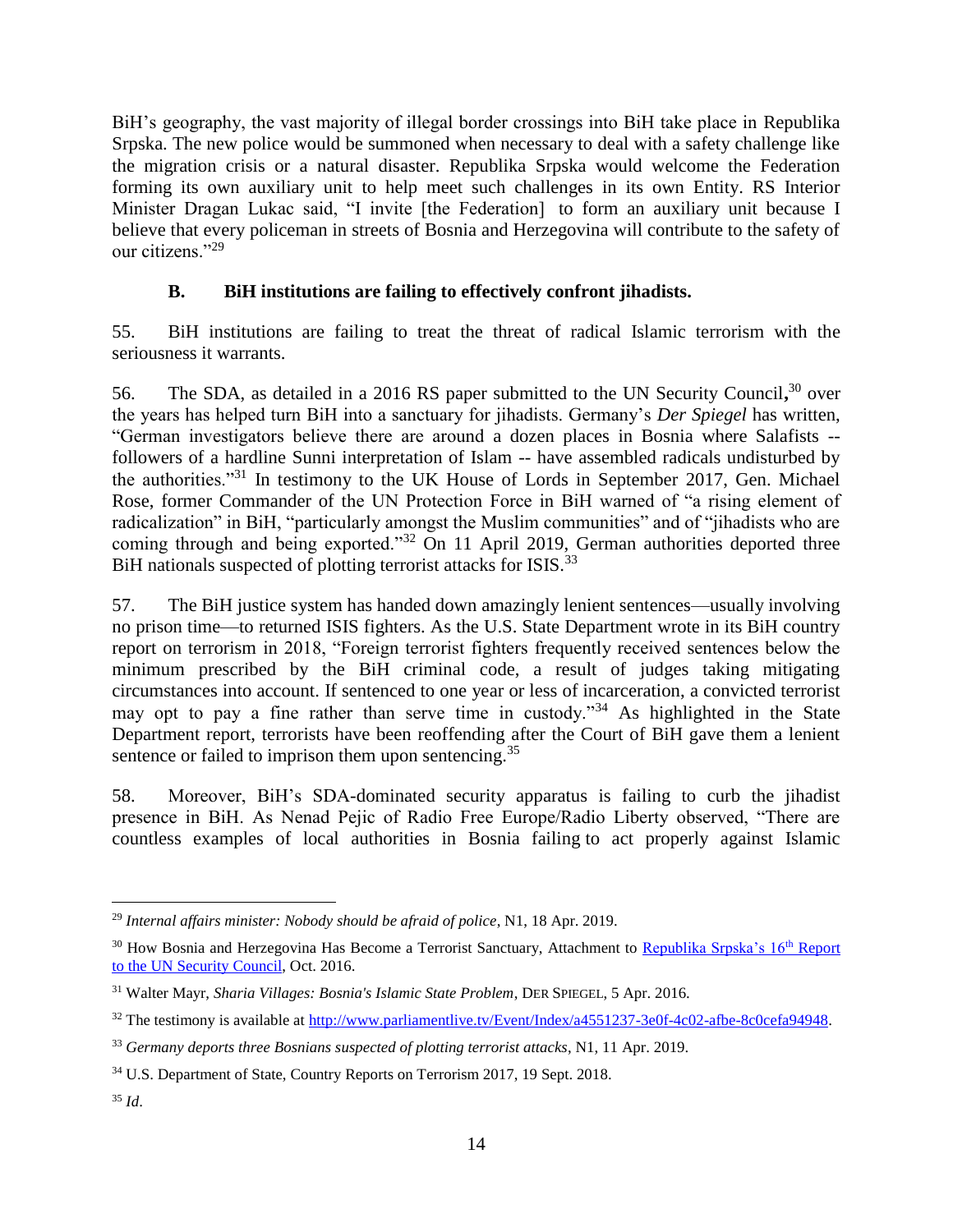extremism."<sup>36</sup>

#### **VII. The independent commissions on Sarajevo and Srebrenica are part of the search for historical truth.**

59. Republika Srpska has sponsored two independent international commissions to examine and report on evidence of incidents that caused harm and suffering in Sarajevo and Srebrenica during BiH's civil war. The Sarajevo Commission has been established to investigate "the suffering of Serbs in Sarajevo in the period from 1991 to 1995." The Srebrenica Commission has been established to "determine the truth about the suffering of all peoples in and around Srebrenica between 1992 and 1995." Every Serb party of both the governing coalition and the opposition voted last year to establish the new commissions. The two commissions are fully independent and composed of renowned experts from around the world. They operate without interference from RS authorities.

60. The RS Government—like any government—has a natural and legitimate interest in sponsoring research into the facts surrounding important events in its country's history, including its most tragic chapters. Court cases are far from the only source of history about wartime wrongdoing. Historians often provide additional and broader information concerning such events. They may even disagree with a court's analysis without, of course, changing the court's verdict.

61. It is a common and ordinary practice for governments to sponsor commissions inquiring about the facts concerning wars, including about incidents that have been subject to criminal prosecutions. The United States government, for example, in recent decades has sponsored commissions to study the September 11, 2001, attacks, the Abu Ghraib torture and abuse scandal, and U.S. intelligence conclusions concerning weapons of mass destruction that were used to justify the 2003 invasion of Iraq.

62. Discovering and coming to grips with the truth about what happened during war is an important part of post-war reconciliation, and Republika Srpska hopes the commissions on Sarajevo and Srebrenica will help toward this end.

## **A. The Sarajevo Commission**

63. More than 15 years ago, the BiH Human Rights Chamber ordered the Federation Government to establish a commission to investigate and report on the suffering of Serbs in Sarajevo during the period from 1991 to 1995. The Federation Government defied the Human Rights Chamber's order and failed to establish the commission. The Federation's refusal to establish the Commission is all the worse because the systematic and widespread practice of persecution, torture, and murder against Serb citizens of Sarajevo—and concealment of these war crimes—have never been seriously investigated or prosecuted. BiH's top security agency, SIPA, has data showing at least 2,700 Serb victims of war crimes in the territory of the city of Sarajevo that was under the control of the Bosniak army during the war.

 $\overline{a}$ <sup>36</sup> Nenad Pejic, *Wahhabist Militancy in Bosnia Profits from Local and International Inaction*, JAMESTOWN TERRORISM MONITOR 9, Issue 42, 17 Nov. 2011.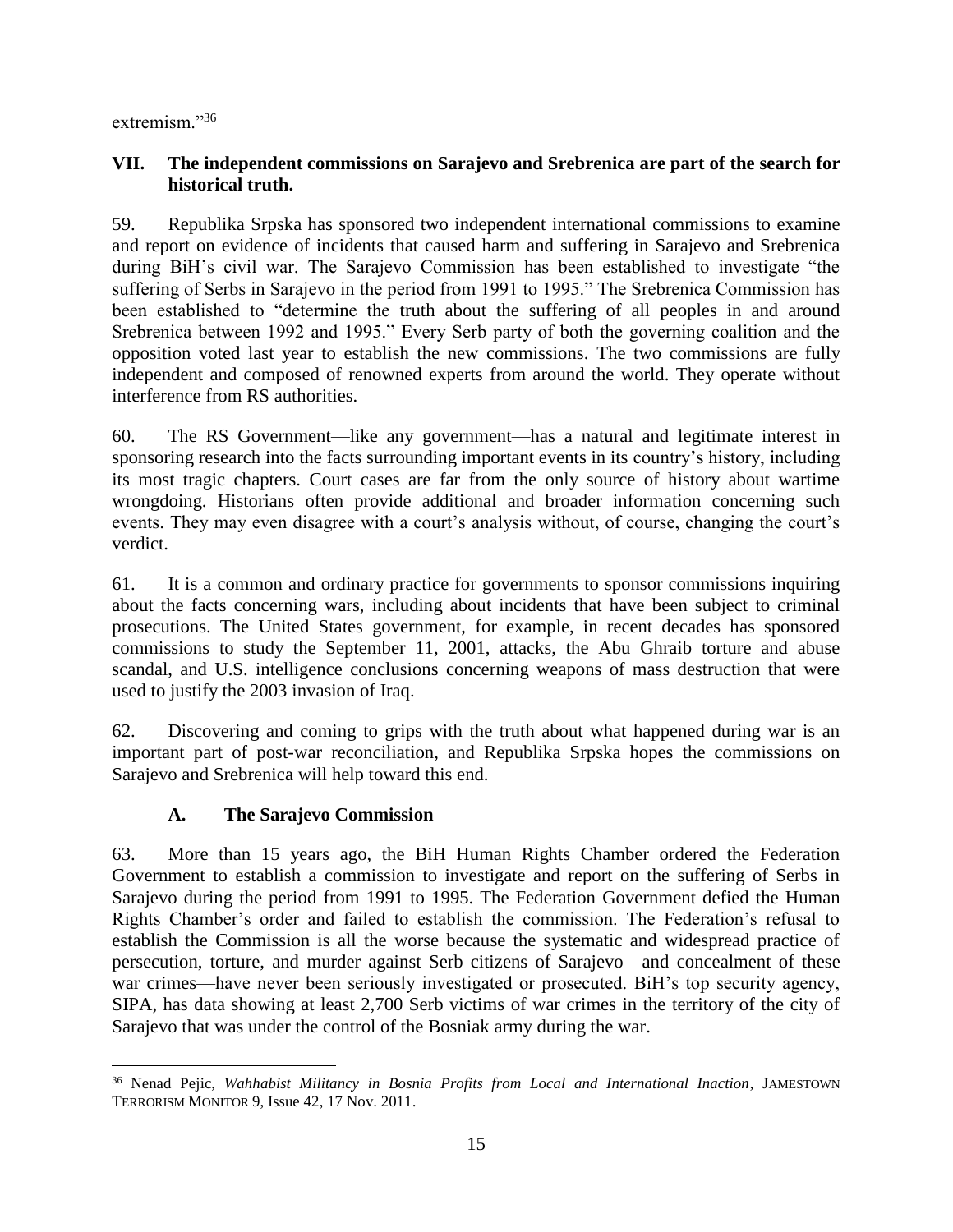64. Republika Srpska has now established the commission that the Federation was ordered to establish but did not. The new Sarajevo Commission is an independent, international commission that will investigate and report on the suffering of Sarajevo's Serbs from 1991 to 1995. It is headed by Rafael Israeli, a professor at the Hebrew University of Jerusalem. The commission also includes experts from the United States, Austria, Italy, Serbia, Ukraine, and France.

## **B. The Srebrenica Commission**

65. The Srebrenica Commission has been established to examine the suffering of all peoples in and around Srebrenica between 1992 and 1995.

66. The commission is not an attempt to deny that large-scale atrocities were committed against Bosniaks in Srebrenica in July 1995. It is, instead, a search for truth about crimes in Srebrenica—regardless of the ethnicity of the victims—during the whole war.

67. The Srebrenica Commission is necessary because a 2004 report adopted by the RS Government was written with pre-determined conclusions, designed to ignore the suffering of Serbs in the area, and adopted under duress. The 2004 Report was prepared according to the dictates of then-High Representative Paddy Ashdown. The report's text documents Ashdown's deep involvement in the report, such as his selection of commission members and his instructions with respect to the report's content.

68. The 2004 Report, for example, politically imposed omission of any reference to the suffering of Serbs. The report acknowledges that the commission conducted no inquiry into the historical background of the crimes committed on 10-19 July 1995, in the Srebrenica area. After describing some of Ashdown's instructions to the commission, the report states, "With this, the mandate of the Commission was directed exclusively towards investigating the fate of Bosniaks in the stated period." This serious omission is one important reason why the new Srebrenica Commission is necessary.

69. In addition, the integrity of 2004 Report itself is suspect because it was prepared and approved under extreme duress during a time in which Ashdown did not hesitate to impose extrajudicial punishments on government officials who failed to act according to his wishes. In 2004 alone, Ashdown summarily banned from public employment and took away other rights from 73 individuals, including high RS officials, and blocked the bank accounts of many others. RS officials responsible for the report were under a real threat of personal ruin if they failed to act as Ashdown demanded. A report prepared and approved under such duress is seriously flawed as an objective, historical record. Its content is based not on independent inquiry but on Ashdown's political directives. Moreover, the report's approval by the RS institutions at that time was a product of Ashdown's will, not the un-coerced decision of such institutions and elected government.

70. Although crimes committed by one side in a war are in no way a legal or moral defense for crimes committed by the other side, the historical fact of widespread atrocities committed against Serbs in the Srebrenica area must not be suppressed. Bosniak forces killed and tortured numerous Serb civilians in the Srebrenica area, including a large number of the elderly, women and children. However, the 2004 report explicitly excluded these war crimes.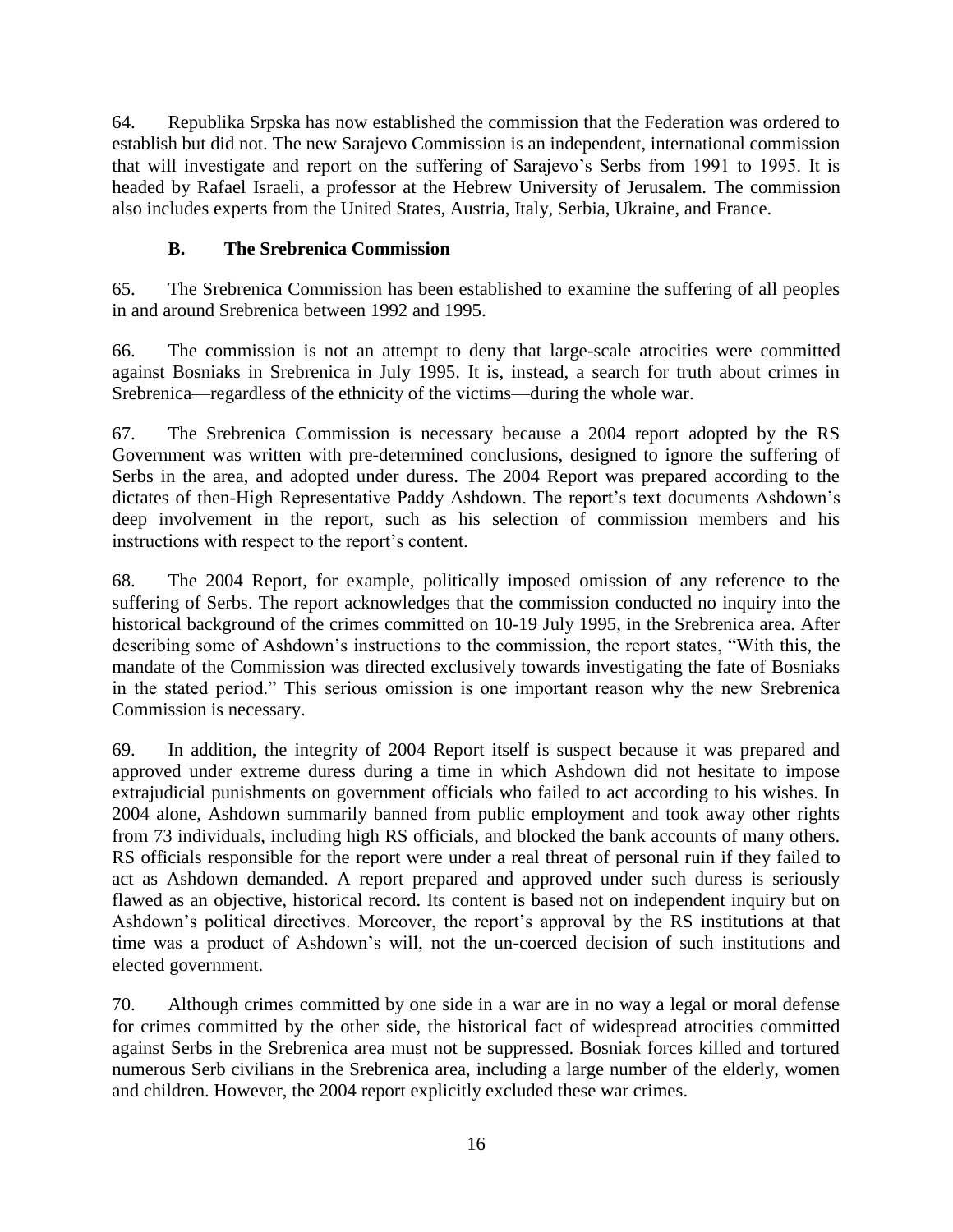71. Excluding the war crimes committed against Serbs in the Srebrenica area implies that they never happened. The exclusion of such crimes was designed by the OHR to strengthen the simplistic narrative that the Serbs were the war's aggressors and Bosniaks its victims. This narrative, unfortunately, has also been imposed by the Bosniak-controlled BiH justice system, thereby denying justice to Serb victims. Extensive reports by RS war crimes investigators regarding war crimes committed against Serbs have been shelved without action by the BiH Prosecutor's Office. Not a single Bosniak has been convicted of crimes against humanity, and only a handful have been convicted of any type of war crime.

72. The Srebrenica Commission is headed by Israeli historian Gideon Greif, a professor at the University of Texas who is one of the world's leading Holocaust researchers. The commission also includes members from the United States, Japan, Australia, Nigeria, Italy, Serbia, and Germany.

73. Republika Srpska hopes that the new Srebrenica Commission will help clarify the historical record with respect to Srebrenica war crimes and encourage reconciliation among BiH's peoples. Reconciliation among the peoples of BiH requires a just accounting of criminal conduct by all sides during the war. Unlike the 2004 Srebrenica report, the report of the new Srebrenica Commission will not have pre-determined conclusions. As Professor Greif, the head of the Srebrenica Commission said, "it is the commission's moral obligation to be loyal to facts, the truth and the victims." Another member of the Srebrenica Commission, Adenrele Shinaba, said the commission is a step "to reach the truth through objective findings and thus contribute to reconciliation among peoples."

74. Some foreign diplomats and politicians in BiH criticized the new Srebrenica Commission even before it even began its work. They maintained that the truth about Srebrenica is already established because the events of July 1995 have been litigated before courts and tribunals. But litigation does not end the process of historical inquiry. The Srebrenica Commission, moreover, will take a broader view, examining not just the suffering of Bosniaks in July 1995, but the suffering of all peoples in the Srebrenica area during the war. There is no final draft of history, and the report of the Srebrenica Commission will not be the last word on the subject. Instead, it will be an important contribution to the study of the terrible events in Srebrenica during the war.

75. Republika Srpska hopes the two commissions will help create a more comprehensive and accurate historical record about the war and encourage reconciliation between BiH's peoples.

## **VIII. Republika Srpska is committed to the Dayton Accords and BiH's full sovereignty.**

76. Republika Srpska's clear and consistent position is that the BiH Constitution (Annex 4 of the Dayton Accords) must be faithfully implemented. Moreover, it is past time for limitations on BiH's sovereignty—chiefly the Office of the High Representative (OHR) and the presence of foreign judges on the BiH Constitutional Court—to be eliminated.

## **A. BiH must implement the Dayton Constitution as written and close the OHR.**

77. The allocation of governmental competencies and protections for Constituent Peoples established by the Dayton Constitution must be restored and the system of government wisely crafted and guaranteed by the Dayton Accords must no longer be undermined but fully